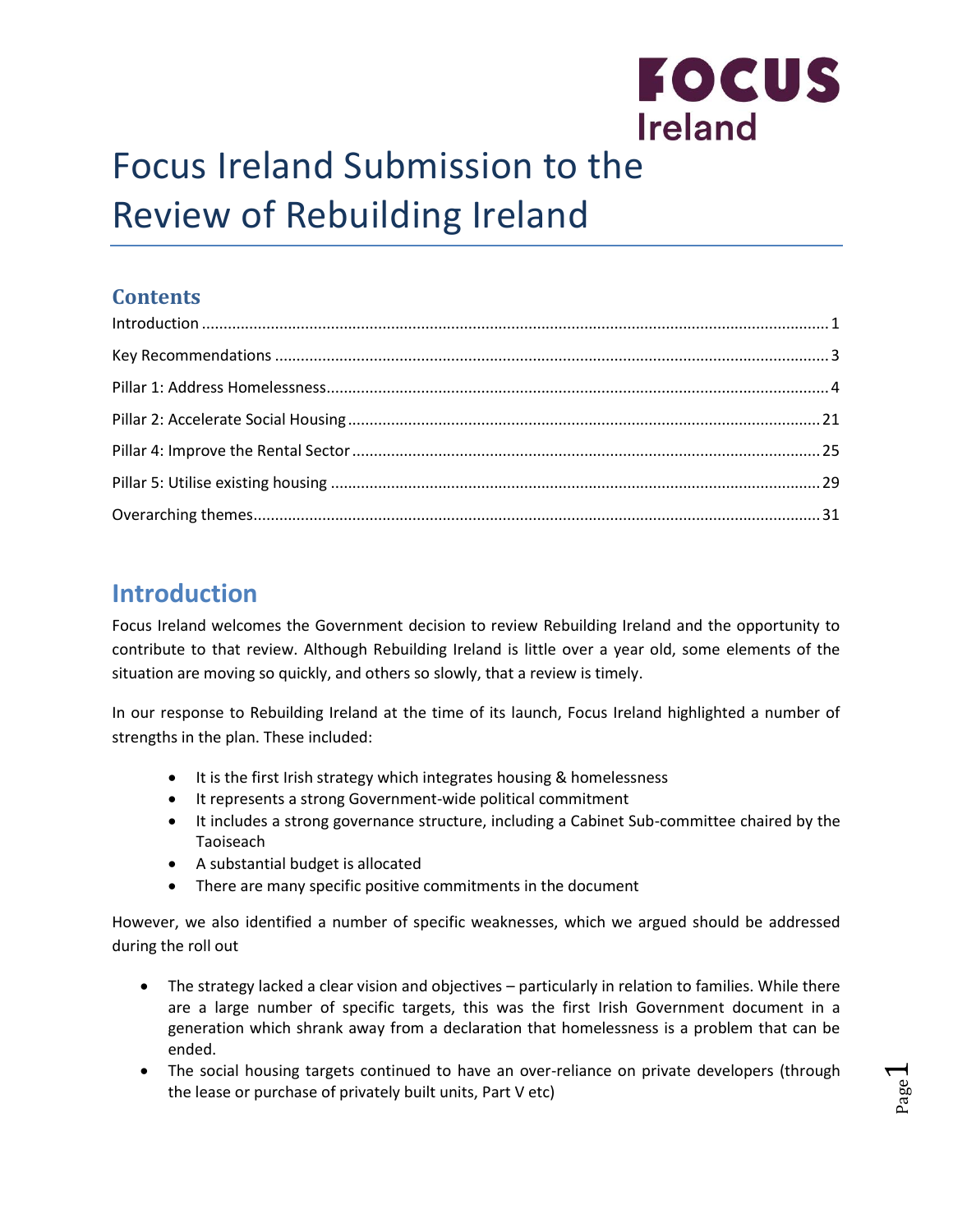

- The plan relied exclusively on incentives to encourage private companies and individuals to take the necessary actions, without any consideration of penalties or costs for those who did not
- The plan relied on unreliable data (e.g. vacancies, completions, voids) both for its analysis and monitoring
- It did fully recognise the scale of the challenge or the complex, barrier-littered systems which need to be overcome to deliver any results.

A strategic plan on the scale of Rebuilding Ireland needs to be undertaken from two different perspectives. It needs to look at what has been achieved and what has not, where are the gaps, barriers and opportunities. But is also needs to step back from that level of detail and ask whether the overall strategic approach matches what we now know about the task.

When viewed as a list of 'action points', Rebuilding Ireland can be seen as a successful document. Many of its specific commitments have been met, and this can be seen in the regular progress reports. But this is paradoxical because, by every measurement available to us, the situation has become worse.

The reasons behind the overall failure become clearer when we look at the more strategic level. Rebuilding Ireland cannot be seen as a stand-alone document; it is clearly built upon and a continuation of plans that have been in place at least since 2014. All these documents placed an over-reliance on financial incentives to private individuals and companies to encourage the building of more homes. The reasons for this are complex. It may stem from Governmental unwillingness to accept that housing is a fundamental part of our infrastructure, necessary for a functioning society and economy; the government would not, for instance, leave road and bridge construction solely to the private market. It can also be explained as a result of the incapacity of the state to raise capital during and after the economic collapse. Whatever the reason for this approach, the evidence is now overwhelming that it has not worked. If the Government is serious about this problem being solved it must take a much more direct role in delivering the solution.

There has also been a persistent failure to grasp the seriousness of the problem we face. Perhaps the best example of this is the treatment of the ESRI analysis that we require 25,000 housing units just to respond to growing demographic demand<sup>1</sup>. There is broad consensus that the housing and homelessness crisis has its roots in an overall shortfall in the number of housing units available. Rebuilding Ireland does not envisage reaching an output of 25,000 for several years, but the gradual approach towards that figure was nevertheless treated as progress. Any sober assessment of this situation would recognize that the underlying problem is going to get worse for every year until we reach an output of 25,000 and only slowly start to get better after that. Instead, the plan appeared to predict that the patient would remain seriously sick for several years but that the symptoms would start to clear up within 12 months.

l

 $^{1}$  ESRI (2015) Quarterly Economic Commentary, Winter 2015. This has now been increased to an estimated need of 25,000 to 35,000 new units.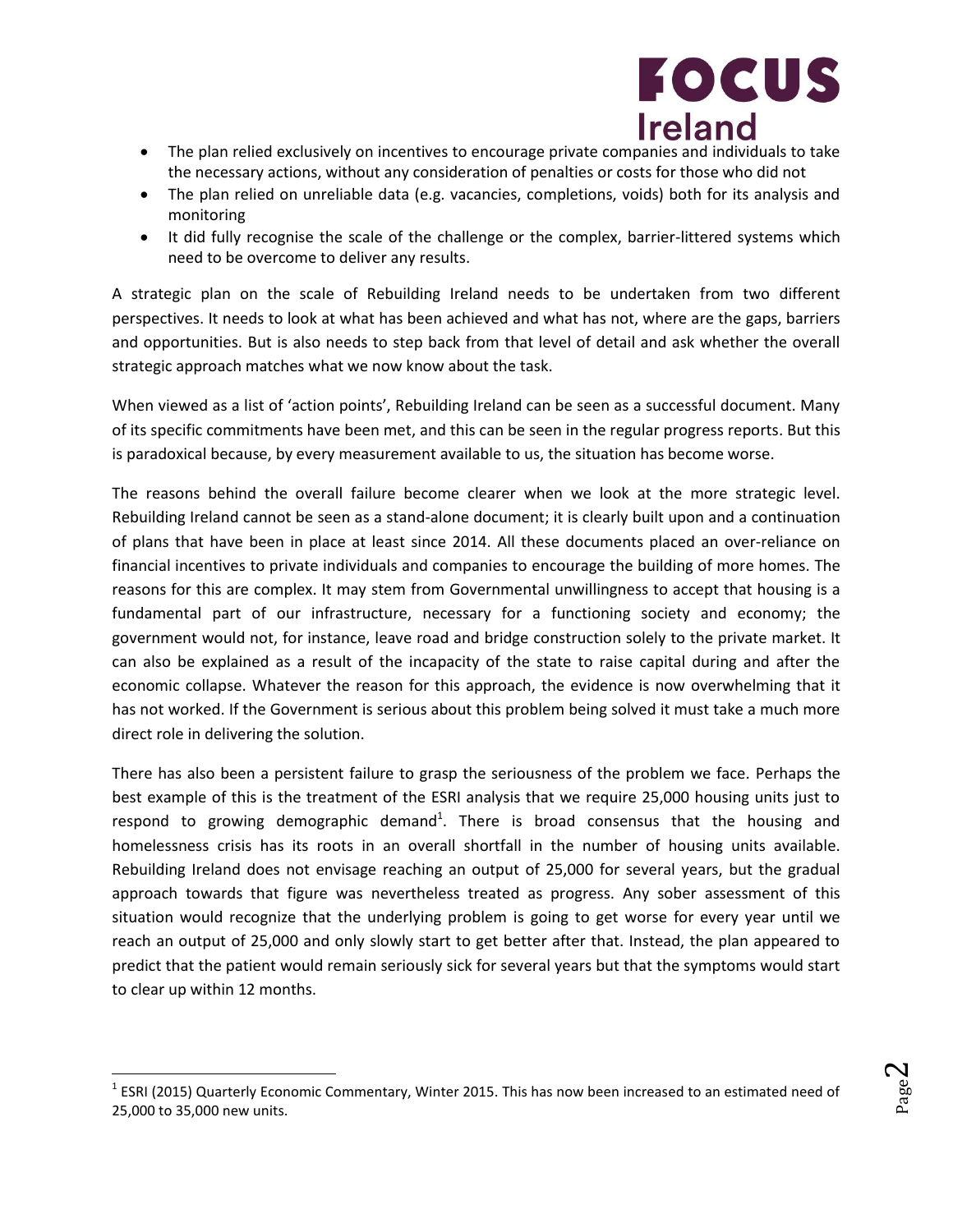

As a result the measures taken have been insufficient to the scale of the task, have come too late and fallen short of what is desperately needed. The Review of Rebuilding Ireland needs to deliver a realistic assessment of the scale of problem we face and roll out a set of policies capable of dealing with it. This needs to be followed by a clear implementation plan.

This submission draws on Focus Ireland's experience as the largest single provider of supports to homeless households across the country and our engagement in international analysis of homeless policies to bring forward a range of specific proposals which we believe would contribute to a stronger and more effective Rebuilding Ireland 2.0.

#### <span id="page-2-0"></span>Key Recommendations

- The revised Strategy should set out a clear vision that homelessness can be ended within a specific timeframe. Consensus should be established among all political parties and voluntary organisations to set a realistic timeframe.
- There should be a specific 'sub-strategy' to respond to the particular dynamics and complexity of Family homelessness. Development and delivery of this should take a collaborative, inclusive and problem-solving approach.
- An intermediary target of ensuring that no family need remain in homeless accommodation for more than six months should be set, and case management systems put in place to move towards this goal.
- The Department of Housing and the Department of Children and Youth Affairs should issue a Circular to Local Authorities, setting out how they should respond to family homelessness, putting the interest of the child at the heart of their practice, and ending the practice of asking homeless families to 'self-accommodate'.
- Tenants of buy-to-let landlords should be given greater security, and resources provided to effectively enforce the tenancy security measures already in place.
- The Department of Housing and Local Authorities should take an active role in the building of new social housing on a large scale, including use of Rapid Build technologies.
- A higher proportion of social housing allocations should go to homeless households (between 30% and 50%).
- There should be a new 'empty home tax', with exemptions where the property is temporarily empty for good reason. Where ownership cannot be identified or properties have been left empty for excessive periods, they should be subject to compulsory purchase.
- A date for a referendum on the Right to Housing should be set.
- A 'Research and Data' Co-ordination Group should be established to develop common agreement on how progress is to be measured and published.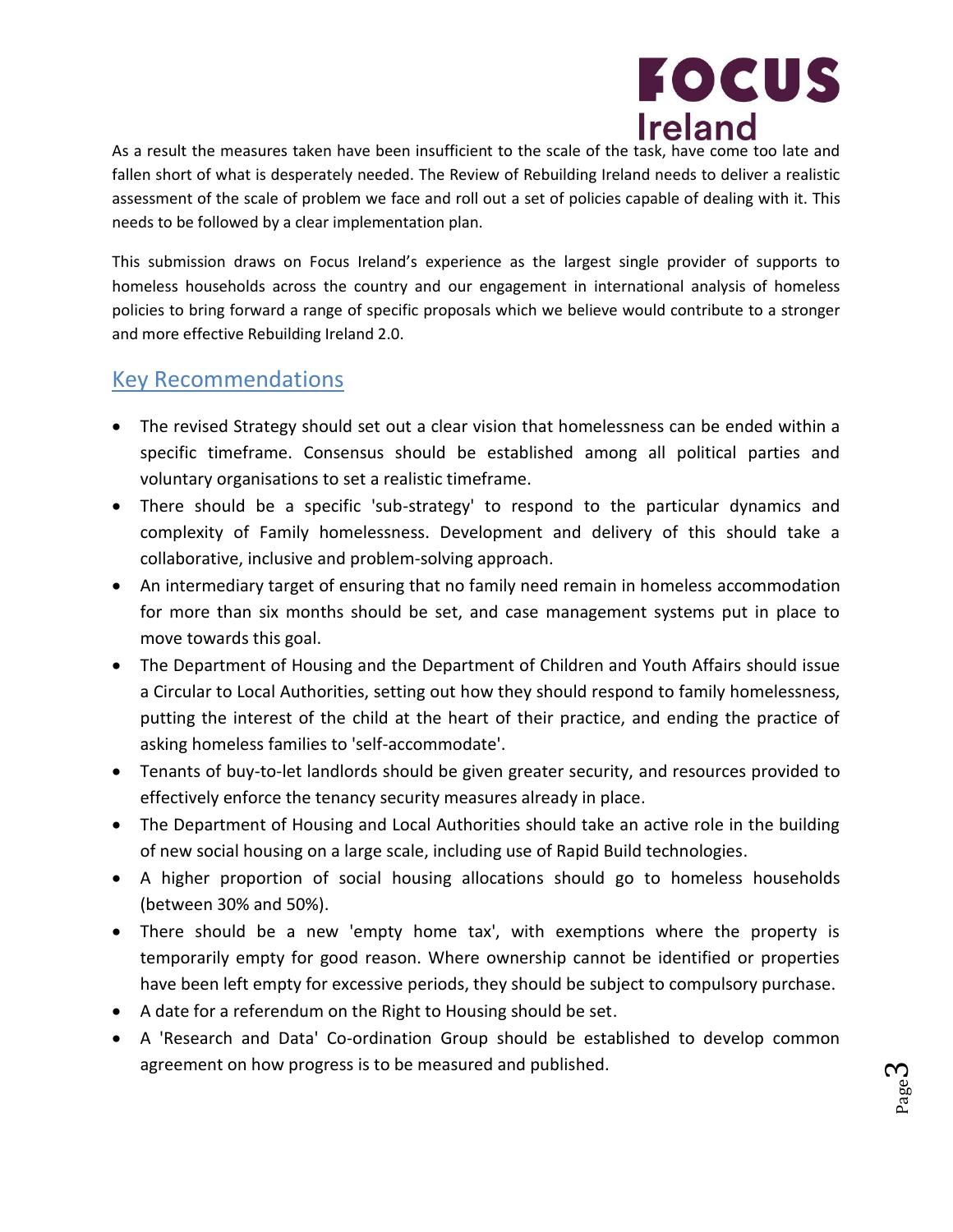

## <span id="page-3-0"></span>Pillar 1: Address Homelessness

The key targets in Pillar 1 are to provide early solutions to address the 'unacceptable level' of families in emergency accommodation, enhance supports to keep people in their existing homes, deliver supports to those experiencing homelessness, support exits from homelessness and minimise rough sleeping. Focus Ireland believes these are the correct areas of concern and should be retained.

All solutions to our homelessness crisis require effective co-operation across Government departments, but family homelessness presents particular challenges in this regard. It is for this reason that we propose an Implementation Team for this sub-strategy, comprising representatives from the relevant Departments and Agencies (Department of Housing, Planning and Local Government, Department of Education and Skills, Department of Children and Youth), Government agencies (DRHE, Tusla) and relevant voluntary organisations (Focus Ireland and the Children's Rights Alliance). The purpose of this group would not be to prepare a report or to hear reports of progress, but rather to engage all relevant bodies in a collective process of collaborative problem solving.

Our review submission in relation to this Pillar will focus on strengthening the strategic approach and content on our areas of particular expertise: family homelessness, youth homelessness, and Housing First for adults.

## Family Homelessness

In our initial response to Rebuildng Ireland in July 2016, Focus Ireland welcomed the recognition that "Families with children presenting as homeless require a response that is separate and distinct from presentations by adult individuals and couples" (p 34). We argued that this recognition needed further elaboration to create an effective 'sub-strategy on family homelessness' to set out what this 'separate and distinct' response might look like. Unfortunately, no such development of policy occurred. Under pressure from the relentless rise in family homelessness, policy followed the traditional, failed approach taken to single person's homelessness – commissioning of new forms of emergency accommodation.

If families are to be accommodated for long periods in emergency accommodation, it is clearly preferable that the emergency accommodation is of the highest possible standard. The new Family Homeless Hubs represent a significant improvement in physical conditions for families allocated to them. However, international experience shows that an over reliance on emergency accommodation as a response to homelessness results in larger numbers of families remaining homeless for longer periods. Recent independent research raises similar fears about how Family Homeless Hubs, despite the best intentions, inevitably 'institutionalise' families.<sup>23</sup> The absence of a strategic framework and clear

<sup>&</sup>lt;sup>3</sup> Share, M. & Hennessy, M. (2017). Food Access and Nutritional Health among Families in Emergency Homeless Accommodation: Abridged report. Dublin: Focus Ireland.



<sup>2</sup> Hearne and Murphy, *Investing in the Right to a Home* (2017)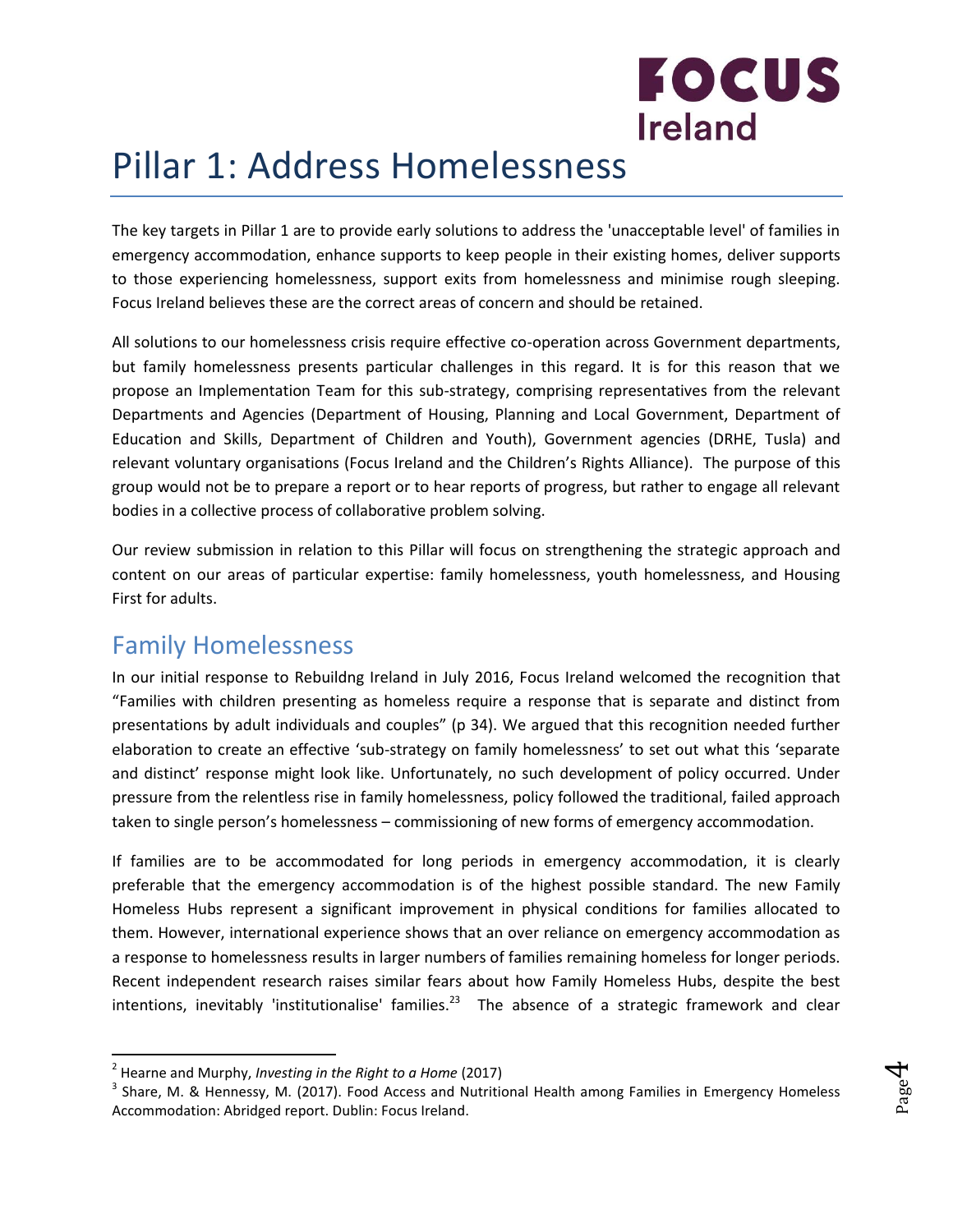

objectives for responding to family homelessness give a distinct impression that there is an overreliance on emergency accommodation as a response.

The proposed 'Sub-Strategy on Families' would follow the key themes set out in Pillar 1 – prevention, avoidance of rough sleeping, supports to those experiencing homelessness and improved exits – drawing out the 'separate and distinct' challenge that it presents. The central objective would be to reduce the number of families experiencing homelessness, reduce the impact of homelessness on children and ensure that families do not remain homeless for more than 6 months.

### Supporting families to move out of homelessness

#### *Timeframe for ending family homelessness*

The revised Rebuilding Ireland strategy should set out a five year framework for eliminating mass family homelessness.

It should also set a key objective of ensuring that no family should remain homeless for more than six months. This is necessary because requiring families to remain in emergency accommodation for long periods of time is simply wrong. We also know that this can cause lasting damage to the life changes of the children involved. International and Irish research has demonstrated significant rates of intergenerational homelessness.<sup>4</sup>

A robust framework of monitoring, practice and resource allocation needs to be put in place to make this objective meaningful. It will be hard to achieve and should be presented in this light, in the context of the problem solving collaboration which informs this submission.

In particular it must be made clear, as recommended in the recent independent report on food access for homeless families<sup>5</sup>, that the implementation of this objective should not result in pressure on families to accept unsuitable housing offers.

The achievement of this objective depends to a very large exent on the availablity of additional affordable housing, proposals in relation to this are set out under Pillar 2.

#### *Monitoring and incremental case management*

In the first place policy makers and service providers must have reliable up-to-date information to determine how many families have been residing in emergency accommodation for how long. Regular reports should be prepared and published setting out the duration of stay in emergency accommodation.

Any honest appraisal of the current situation must recognise that some families will have to remain in emergency accommodation beyond the 6 month timeframe. However, we believe that this situation

<sup>4</sup> Flatau 2013, Ravenhill 2008, Mayock & Sheridan, 2012

<sup>&</sup>lt;sup>5</sup> Share, M. & Hennessy, M. (2017). Food Access and Nutritional Health among Families in Emergency Homeless Accommodation: Abridged report. Dublin: Focus Ireland (Recommendation 10)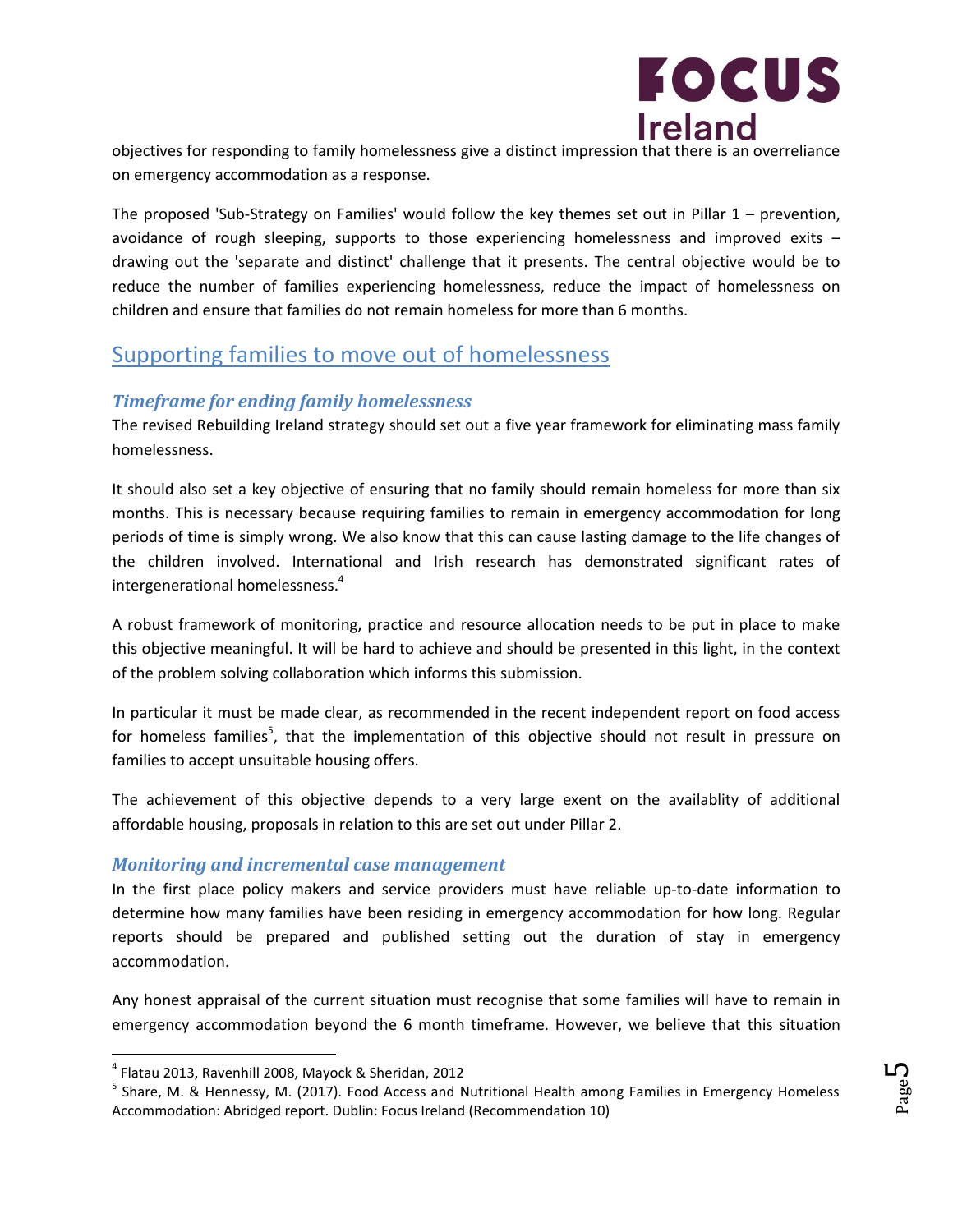

Page 6

must trigger additional support and an examination of why the family have not been supported to successfully exit homelessness. The reasons for the lack of move-on should be highlighted and a plan to overcome these should be developed as a collaborative process between the case manager and the family. This would also allow services to evaluate whether specific child support services are now needed given the length of time children have been residing in emergency accommodation.

Case management conferences should be convened involving all relevant parties, to address the particular issues presenting for families that have been homeless for longer periods. Anonymised summaries of the actions taken on foot of these meetings should be presented to the Implementation group.

#### *Private rental sector options*

Given the lack of social and affordable housing, the HAP scheme, and Homeless HAP in particular, has been critical in moving households out of homelessness and into tenancies.

However, it is now well established that families who have spent significant periods of time in emergency accommodation can be reluctant to move their families back into the private rental sector. This reluctance arises from two concerns – first, that their experience proves that the private rented sector does not provide security for their family, and second that they will lose their place in the social housing queue which it may have taken many years to establish.<sup>6</sup>

The valid concern about security can be significantly alleviated by the proposals we set out under the section on prevention below. Further action is needed to extend the time commitment from HAP landlords to match the security available under the residential tenancies legislation.

The valid concerns about enforced loss of a place on the social housing list have been overcome by some local authorities, which have amended their procedures in relation to waiting lists. In these cases, households taking up HAP are moved to the transfer list, as required by legislation, but the transfer list and main waiting list are integrated such a way that they do not lose priority for any social housing unit that becomes available. Those on the 'transfer list' however are not included in the headline figure for social housing need, so that households in receipt of HAP do not artificially inflate the 'housing needs' data.

Focus Ireland recommends that this approach be adopted nationwide, so that (in conjunction with the proposed changes in tenure security), the key evidence based reservations about HAP will be largely eliminated.

#### *Social housing allocations for families exiting homelessness*

Evidence shows that the Ministerial Directive to prioritise homeless families in the provision of social housing was one of the most effective measures introduced to tackle the crisis, with significantly increased exits during a period when private rental was largely unavailable (due to Rent Supplement

 $<sup>6</sup>$  Hearne and Murphy, Investing in the Right to a Home (2017)</sup>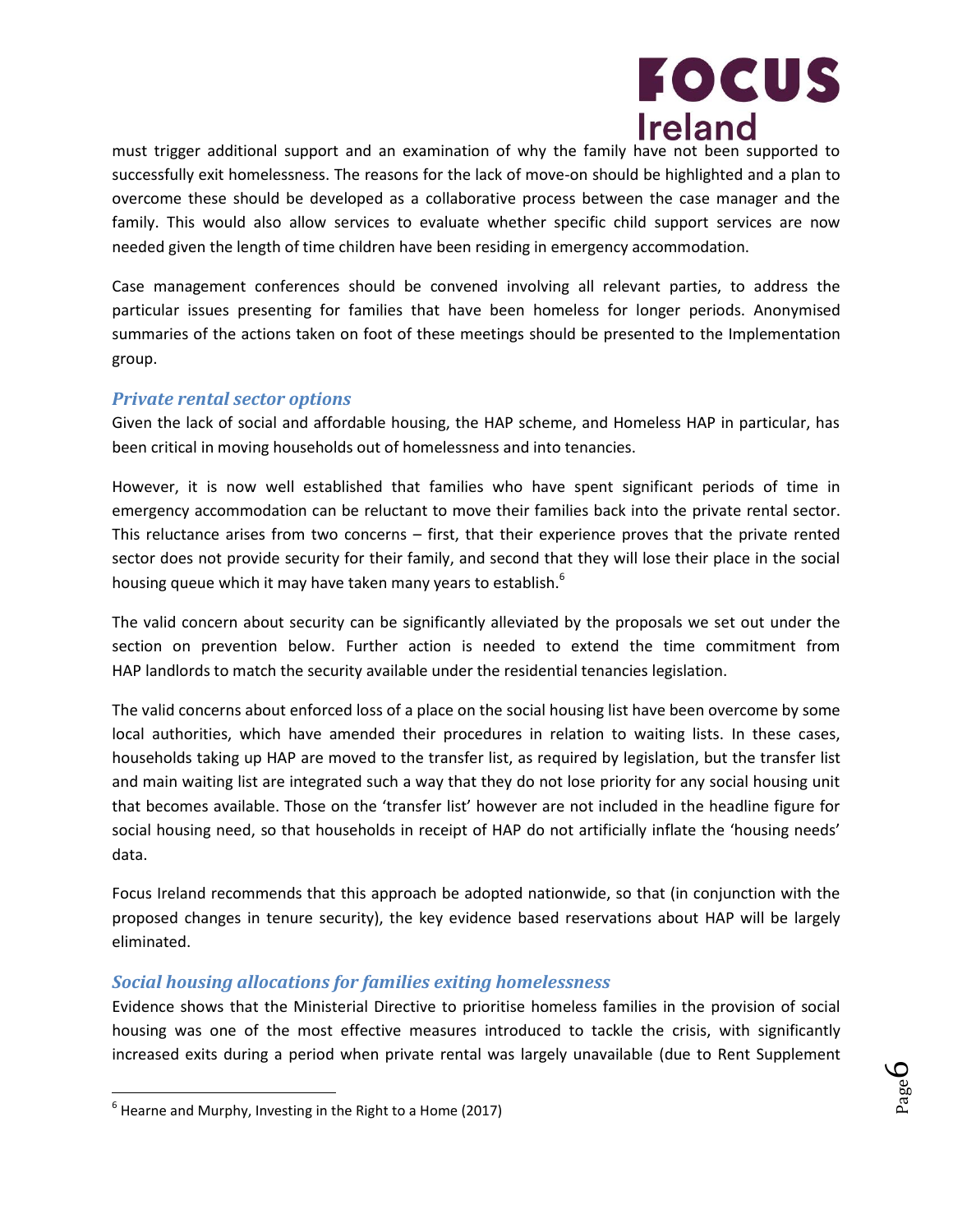

policy at the time). The abolition of the Directive led to no reduction in the number of families presenting as homeless, as its opponents had predicted. If the approach had been continued in parallel with the introduction of HAP and Homeless HAP, we would be facing a much less severe problem today.

The decision not to continue with the Directive is a major victory for myth-based policy and a defeat for evidence-based approaches to social problems. It is a clear example of where 'political commitment' to tackling this problem faltered in the face of other interests.

A key element of the Directive was that it only related to families that were already homeless at the time of its introduction, so it provided no incentive whatsoever to families in difficult housing situations to 'opt for' homelessness.

Any effective Sub-strategy to tackle family homelessness should reintroduce the Directive to local authorites to ensure that a high proportion of available social housing is allocated to those who are already long-term homeless and other specified vulnerable groups (ie. Careleavers, people with disabilities and those eligible for the Housing First programme). The political resistence of some within the councils to the Directive, and the failure to publish any information of patterns of allocation since it was removed, indicate that a fair distribution of housing allocations to homeless households requires a clear national direction.

#### *Use of rapid built housing as long-term homes*

Focus Ireland has always welcomed the construction of high quality 'rapid build housing' but was critical of the proposed use of this as temporary emergency accommodation. We welcome the shift of policy to the use of rapid built housing as permanent tenancies. This change in policy, however, moves the debate on to the question of how sustainable communities are developed in these estates.

While we strongly advocate for families experiencing homelessness to be prioritised in the allocation of social housing, we believe this need to be delivered alongside policies to create balanced and sustainable communities with a range of demographic profiles. We are concerned that to 'block allocate' rapid build estates to families coming from emergency accommodation will create stigma and not be conducive to creating sustainable, vibrant communities. To ensure that the rapid build housing that does come in stream has the maximum impact on homelessness we propose that:

- The majority of units in rapid build developments should be allocated to homeless families with local connections and coming, as much as possible, from different emergency accommodations
- A proportion of the housing units in rapid build developments be allocated to families on the local housing transfer list.
- That the units vacated by transfer are prioritised for re-let and allocated to homeless families.
- That in addition to SLI tenancy supports, there should be investment in community development worker support for at least the first 12 months after allocation.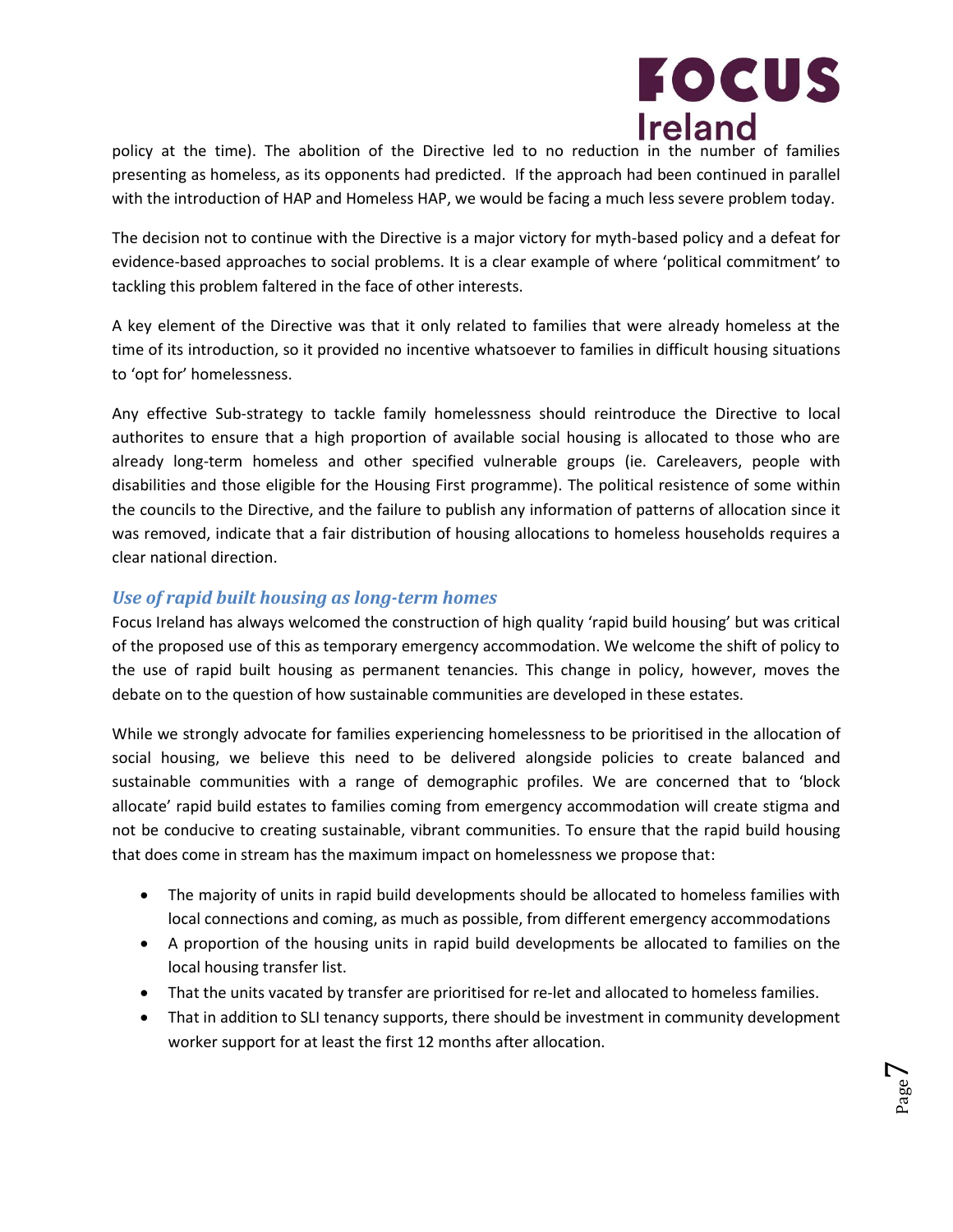

A similar approch should be taken when a number of traditional build social housing properties come on stream together in a given area. Local authorities should have the opportunity to be strategic in their allocations, creating a social mix which will contribute to a sustainable community.

### Prevention of family homelessness

 $\overline{\phantom{a}}$ 

All effective strategies to tackle homelessness need to be built on the foundation of strong programmes to prevent people from becoming homeless by keeping them in their existing home or to rapidly rehouse them where that is not possible.

The majority of families had their last stable home in the private rented sector.<sup>7</sup> While the underlying causes of the housing and homeless crisis are complex, the proximate cause of the crisis lies in problems at the bottom end of the private rented market primarily in Dublin, with similar problems emerging in other urban centres.

In the first phase of the crisis, families reported difficulties in making rent payments, arising from rapidly rising rents and, for some families, the failure to increase housing supports (Rent Supplement) in line with market conditions.

More recently, families have increasingly reported landlords terminating tenancies in order to sell buyto-let properties with vacant possession, or to move family members into the property. Of families that became homeless in June 2016, 36% reported that their last stable accommodation broke down for this reason.<sup>8</sup>

Most families attempt to avoid entering homeless services by arranging to stay with family or friends. In some cases these arrangements, or a series of such arrangements, can extend over many months before pressures result in the family presenting to homeless services. Such families frequently only report the immediate cause of their homelessness to the local authority (e.g. 'family dispute'), leading to underestimation of the number of families who at one time held secure tenancies in the private rented sector.

It is important to re-emphasis that although the causes of the homeless crisis are predominantly structural, families continue to become homeless due to social factors such as domestic violence or family breakdown.<sup>9</sup> Around a quarter of families becoming homeless are 'new family formations' where the family are moving out of their own parental home.



<sup>&</sup>lt;sup>7</sup> See Focus Ireland Insights into Family Homelessness, available at: <u>https://www.focusireland.ie/resource-</u> [hub/publications-and-partnerships/research/](https://www.focusireland.ie/resource-hub/publications-and-partnerships/research/)

<sup>&</sup>lt;sup>8</sup> Focus Ireland Insights into Family Homelessness, available at: **https://www.focusireland.ie/wp**[content/uploads/2016/04/Insights-into-Family-Homelessness-No-5-Survey-of-the-families-that-became-homeless](https://www.focusireland.ie/wp-content/uploads/2016/04/Insights-into-Family-Homelessness-No-5-Survey-of-the-families-that-became-homeless-during-June-2016-FINAL-1.pdf)[during-June-2016-FINAL-1.pdf](https://www.focusireland.ie/wp-content/uploads/2016/04/Insights-into-Family-Homelessness-No-5-Survey-of-the-families-that-became-homeless-during-June-2016-FINAL-1.pdf)

<sup>&</sup>lt;sup>9</sup> Data from March 2016 Family Insight study, available at: <u>https://www.focusireland.ie/wp-</u> [content/uploads/2016/04/Insight-into-Family-Homelessness-No-4-2016-Telephone-Survey-of-Families-that-](https://www.focusireland.ie/wp-content/uploads/2016/04/Insight-into-Family-Homelessness-No-4-2016-Telephone-Survey-of-Families-that-Became-Homeless-during-March-2016.pdf)[Became-Homeless-during-March-2016.pdf](https://www.focusireland.ie/wp-content/uploads/2016/04/Insight-into-Family-Homelessness-No-4-2016-Telephone-Survey-of-Families-that-Became-Homeless-during-March-2016.pdf)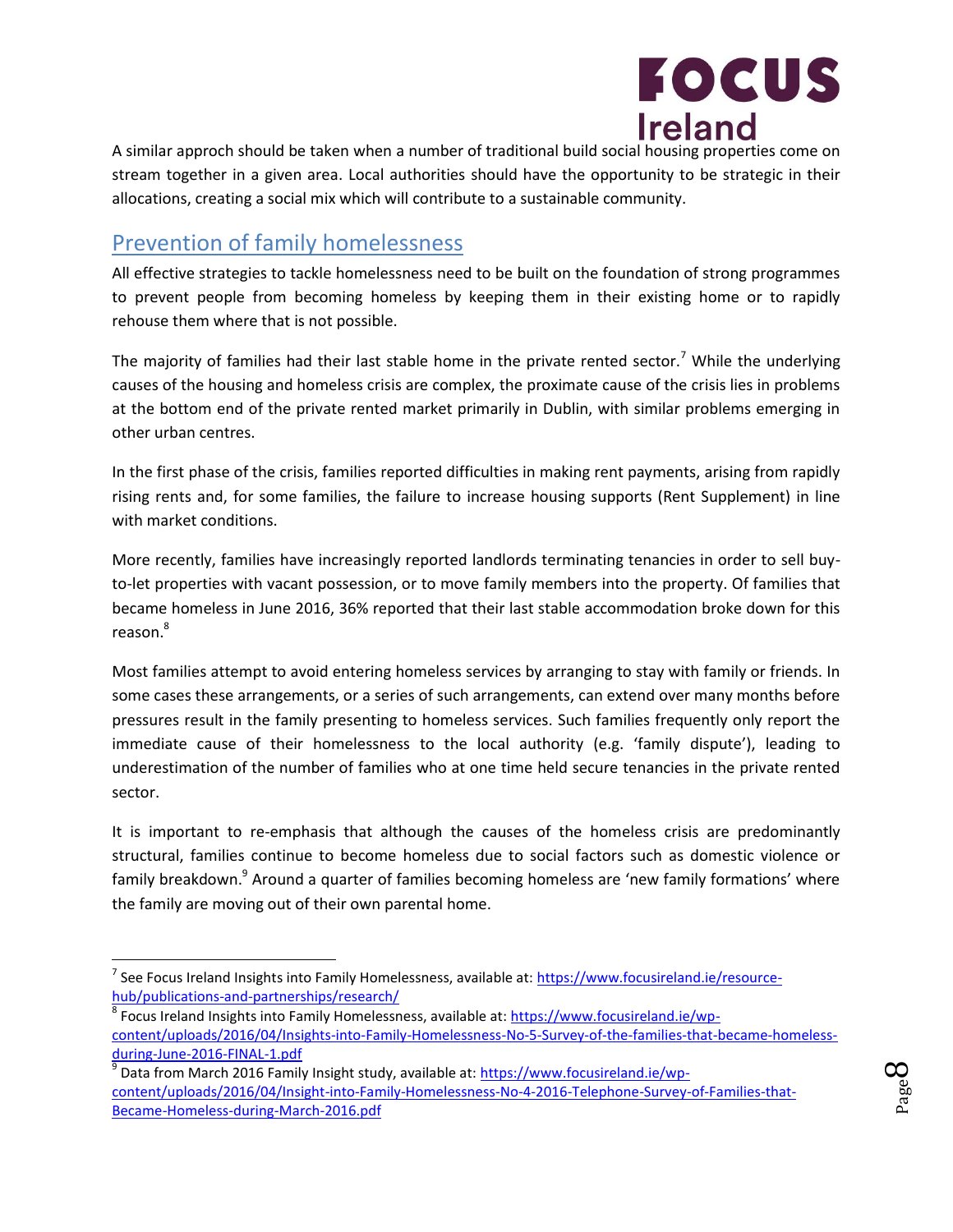

It is also worth noting that, while there continues to be a very high number of residential mortgages in long-term arrears, and a growing number of house repossessions, to date very few former home owners have entered homeless services for families. This should not, however, lead to complacency as these families continue to be at high risk of losing their homes.

There are a number of broad policy changes which could help prevent families becoming homeless, and there are also a number of specific changes of practice which would assist this goal.

#### *Protecting tenants security in sales of buy-to-let properties*

The single most significant reduction in households becoming homeless would be to reduce the numbers losing their homes due to buy-to-let landlords exiting the market.

We continue to advocate for restrictions on the ability of landlords to sell their property with vacant possession. In our most recent telephone survey, conducted with families who became homeless in September 2016, 33% cited their landlord selling as the reason they had to leave their last stable accommodation.<sup>10</sup>

There is no evidence of any effort to police the administrative requirements on landlords who wish to sell-up, which were introduced by the last Government. Focus Ireland recommends that where any household presents to a local authority as homeless, citing 'landlord selling up' as the reason, the local authority should investigate the landlord involved to ensure that all the legislative and regulatory requirements have been complied with. Where they have not been followed, the local authority should initiate proceedings against the landlord. This procedure would not affect the rights of the presenting household.

The other Government step to limit the ability of institutional landlords to sell with vacant possession, the Planning and Development (Housing) and Residential Tenancies Act 2016 restricted the right of institutional landlords to sell 10 or more properties with vacant possession. However the overwhelming number of families losing their homes appear to be tenants of landlords with one or two properties – and so are unprotected by this change.

We believe that the Residential Tenancies Act should be amended to give extra protection to tenants of buy-to-let landlords. By narrowing the protection to landlords who borrowed specifically to invest in property to rent out we believe that the legislation would not be unconstitutional, would have limited unintented negative impacts and would address the sector of the market where the problem seems to lie. $11$ 

 $\overline{a}$ 



<sup>&</sup>lt;sup>10</sup> Of 43 families. Report available at: [https://www.focusireland.ie/wp-content/uploads/2016/04/Insights-into-](https://www.focusireland.ie/wp-content/uploads/2016/04/Insights-into-Family-Homelessness-No-7-Survey-of-the-families-that-became-homeless-during-September-2016-FINAL.pdf)[Family-Homelessness-No-7-Survey-of-the-families-that-became-homeless-during-September-2016-FINAL.pdf](https://www.focusireland.ie/wp-content/uploads/2016/04/Insights-into-Family-Homelessness-No-7-Survey-of-the-families-that-became-homeless-during-September-2016-FINAL.pdf) <sup>11</sup> Draft amendment available at: [https://www.focusireland.ie/wp-content/uploads/2016/04/Draft-Amendment-](https://www.focusireland.ie/wp-content/uploads/2016/04/Draft-Amendment-29th-November-2016-Focus-Ireland-campaign.pdf)[29th-November-2016-Focus-Ireland-campaign.pdf](https://www.focusireland.ie/wp-content/uploads/2016/04/Draft-Amendment-29th-November-2016-Focus-Ireland-campaign.pdf)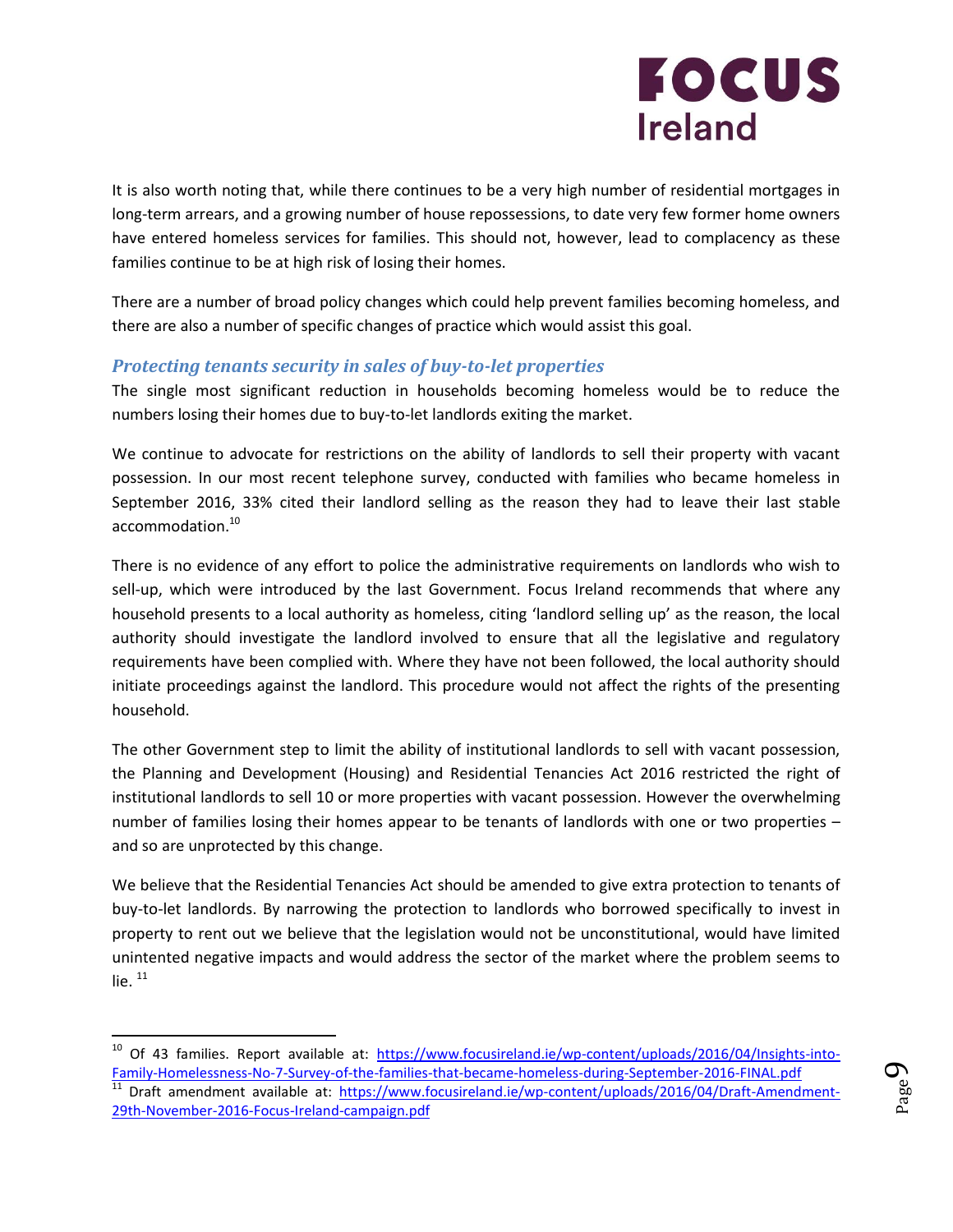

We note media coverage of proposals to introduce tax incentives to induce landlords who are selling up to sell to other landlords. We do not believe that such a 'tax incentive' driven approach would be effective in this already complex and pressured area.

#### *Broader prevention issues in the private rented sector*

Over the last number of years the Government has introduced a range of measures to protect tenants in private rented accommodation. While many of these changes are welcome, they all have one thing in common: there are very limited penalties for landlords who ignore them and there is no effective mechanism to police them or enforce them. Any enforcement appears to depend upon the affected household which, given the stress and vulnerability they are experiencing as they become homeless, are unlikely to take action.

We welcome the Government commitment to introduce limited rent regulation, but believe that this will need to be carefully monitored to ensure it is having the intended consequences. Focus Ireland made a detailed submission to the review of recent rent predictability measures, which highlighted evidence that the 4% limit on rental increases between tenancies appears to be widely ignored.

More generally, Focus Ireland is concerned that families whose home is a private rented property are at a distinct disadvantage concerning mortgage arrears. Owner-occupiers who fall into mortgage arrears are at least partly protected by the Code of Conduct on Mortgage Arrears. However, this only applies to property which constitutes a primary dwelling. When owners of buy-to-let properties fall into rental arrears, no such code applies, even though the property constitutes a home for its tenants. Focus Ireland believes that a Code of Conduct on Buy-to-Let Mortgage Arrears should be introduced which requires banks and lending institutions to support landlords to manage their arrears and keep tenants in their homes.

#### *Targeted prevention and information campaigns*

Rebuilding Ireland commits to a national awareness campaign to prevent homelessness, and we welcome the growth of the Threshold Tenancy Protection Service and a more flexible approach from the Department of Social Protection. While these general programmes are important, we believe that there is an important role for more targetted campaigns to engage households at risk of homelessness early.

An example of such a programme is the Focus Ireland targeted prevention campaign in Dublin 15 which ran in the summer of 2016.<sup>12</sup> With the support of the local social protection office, we directly targeted families who were in receipt of rent supplement. The pilot successfully reached families at risk of homelessness; 75% of those who contacted us had not contacted State-supported prevention schemes prior to this. The D15 pilot used a number of communication channels including the targeted letter, advertisements in high-traffic locations and engagement with community networks. However, the vast majority of households contacted the service on foot of the letter directly sent to them.

 $12\,$ Results of a Pilot Project to prevent family homelessness in Dublin 15, available at: [https://www.focusireland.ie/wp-content/uploads/2016/04/D15-Homeless-Prevention-Campaign-Report-Final-](https://www.focusireland.ie/wp-content/uploads/2016/04/D15-Homeless-Prevention-Campaign-Report-Final-2017.pdf)[2017.pdf](https://www.focusireland.ie/wp-content/uploads/2016/04/D15-Homeless-Prevention-Campaign-Report-Final-2017.pdf)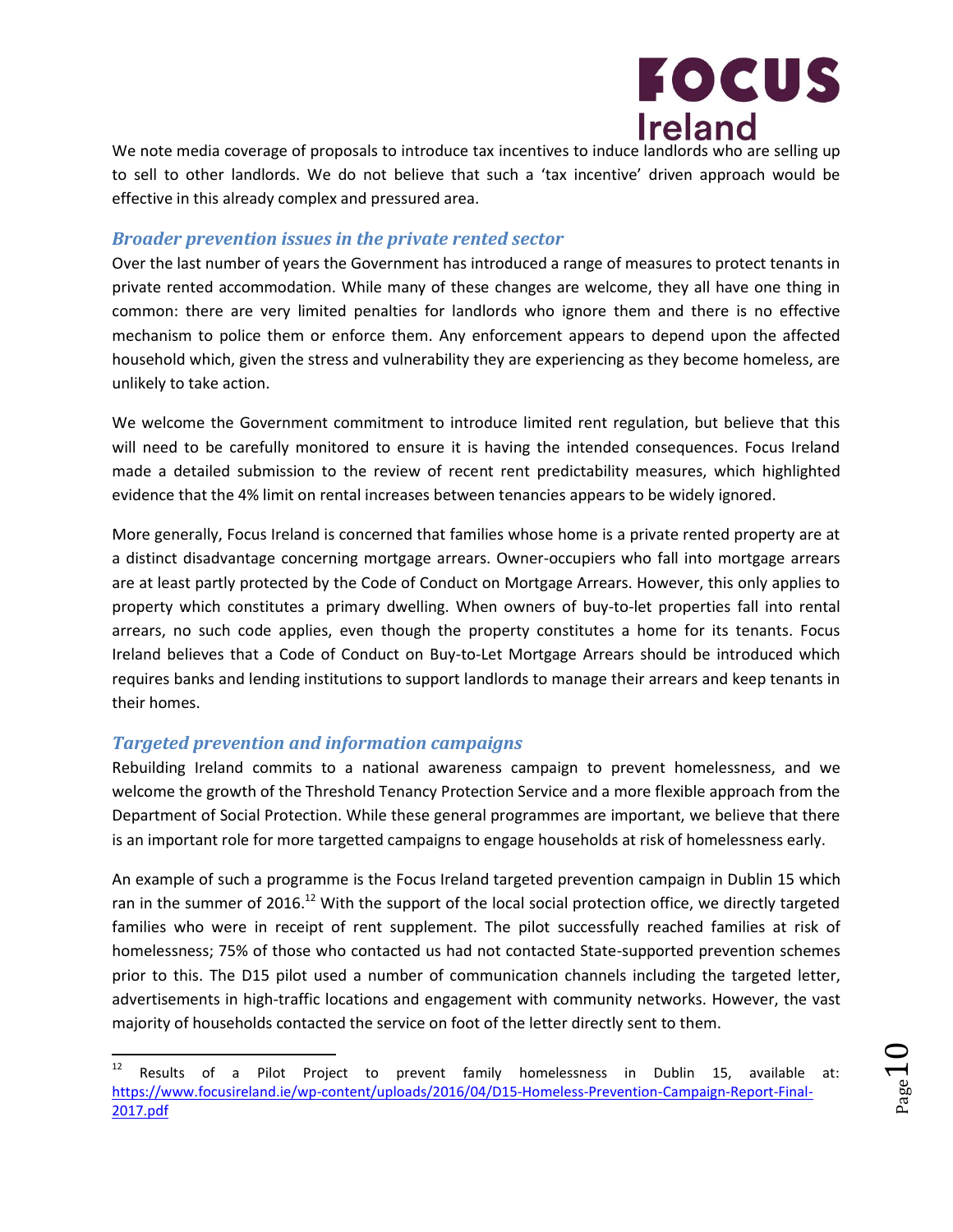

We believe that the success of this targetted pilot means it should be replicated in other areas. We would be happy to discuss our findings with the Department in order to inform and facilitate this rollout.

#### *Structural systems to prevent homelessness*

Government funding for homeless services has increased substantially over the last number of years. However, a very large proportion of this money goes to pay for emergency responses, increasingly in the private, for-profit sector. €39 million was spent by the State on emergency accommodation alone in  $2016<sup>13</sup>$  Organisations struggle to provide accessible, quality prevention services with the trained staff necessary to actually make a difference.

Irish legislation, strictly interpreted, does not permit expenditure of Section 10 funding before a person actually becomes homeless. In 2014, the leading homeless organisations, working together as 'MakeRoom', proposed legislative changes to give a statutory role for local authorities in designing and funding homeless prevention programmes. This recommendation remains relevant.

More recent legislative changes in other jurisdictions should be considered, such as the 2014 Welsh legislation to introduce a statutory 'right to prevention' for households who are threatened with homelessness,<sup>14</sup> and more recent similar legislation in England.

The funding required in the first year of new prevention services in Wales was the equivalent of  $\epsilon$ 6.4 million.<sup>15</sup> A similar level of funding, backed by changes in policy and practice could substantially reduce the number of households becoming homeless.

#### *Rapid rehousing*

While prevention services are more effective the earlier the intervention occurs, there will always be a role for more urgent preventative action. Rapid rehousing is one such option, and is necessary when other attempts to save a tenancy have been exhausted. Finding alternative accommodation at this point prevents families from having to enter emergency accommodation.

The availability of Homeless HAP to families that are at imminent risk of becoming homeless is very welcome, and was an important factor in the success of the D15 campaign referred to above. However more needs to be done to ensure that all families at risk of homelessness are aware of their options and who to contact to secure rapid rehousing. The large number of families becoming homeless every month is empirical proof that more needs to be done in this regard.

Despite the efforts of the local authorities to change historic systems, families becoming homeless continue to report that when they presented to their local authority when their tenancy was at risk they

<sup>&</sup>lt;sup>13</sup> Source: Dublin Region Homeless Executive

<sup>&</sup>lt;sup>14</sup> Section 66, Housing (Wales) Act 2014

<sup>&</sup>lt;sup>15</sup>Shelter Policy Blog: http://blog.shelter.org.uk/2017/01/preventing-homelessness-costs/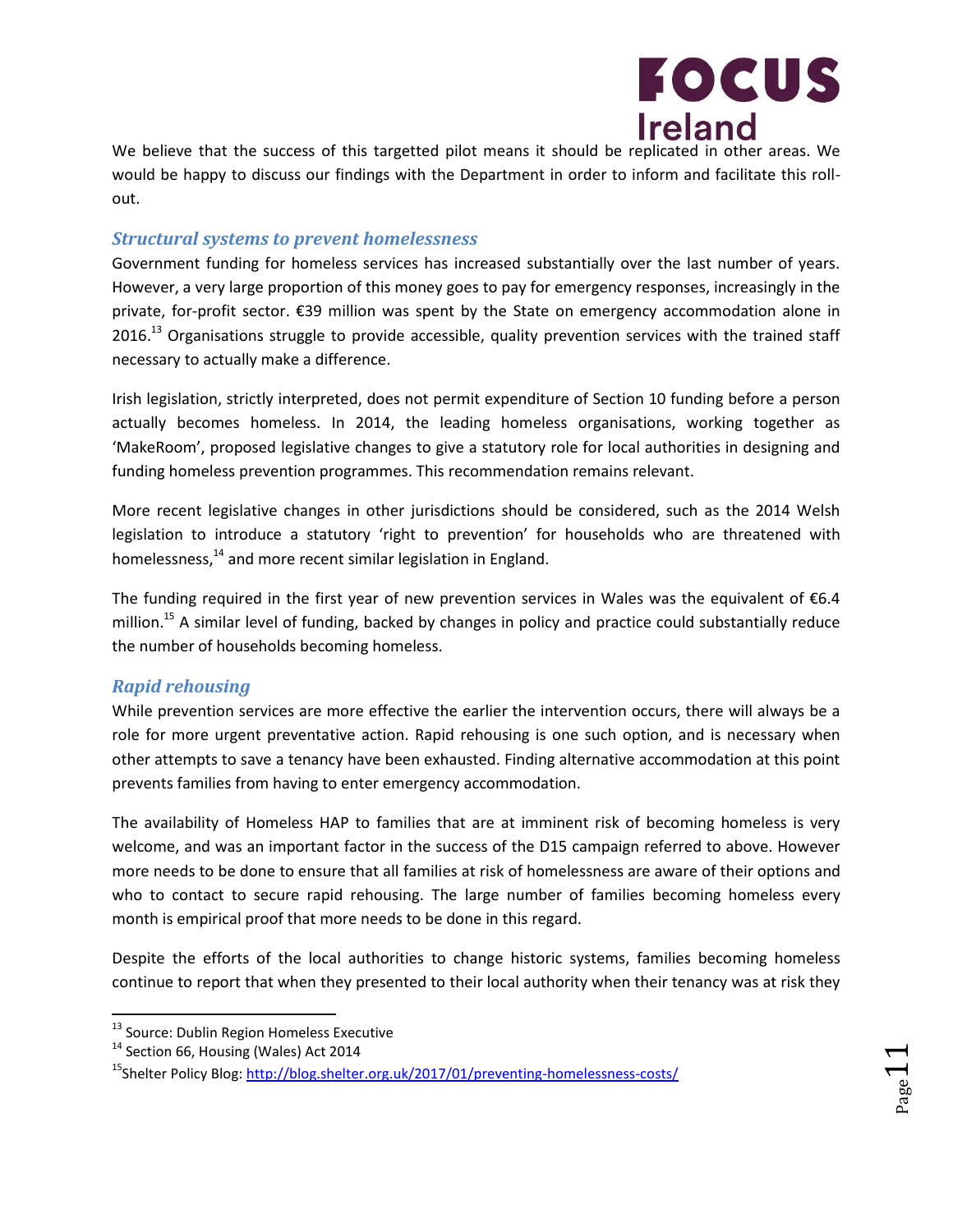

were told to 'come back when you are homeless.' Families must be encouraged to present to their local authority as soon as they become concerned about their tenancy, and staff need to be trained to give appropriate assistance and link them with into preventative services in the area.

Focus Ireland, from its own resources, as part of its 'Insights into Family Homelessness' series, carries out a detailed interview with all families that become homeless during one month each quarter. This report provides rapid feedback on how the prevention services are experienced by the people who need them most. The Department of Housing, local authorities and Focus Ireland could work more closely together to use this instrument to upgrade and fine-tune front-line prevention services.

#### *Family Mediation*

In 2016, Focus Ireland proposed a pilot scheme, which would operate as an alternative to emergency accommodation and support families to return to the homes of their wider family, where appropriate. The proposed pilot would allow families to avoid the dislocation and trauma associated with emergency accommodation, while permanent housing was being sought.

In introducing the scheme, we advised that a number of supports/assurances would be vital: the family maintaining their place on the housing list, continued case management, and family mediation. The latter was deemed particularly important given that a number of these accommodation arrangements ended as a result of family breakdown.

In recent months, the DRHE has introduced a similar scheme to support families who have been living with wider family to return to previous living situations. We welcome this development, but believe that to have long-term success such a programme should include access to a more substantive mediation service and on-going evaluation. Furthermore, because the families availing of this scheme will, rightly, not feature in the monthly homeless figures of those living in emergency accommodation, the total number placed on the local authority 'homeless priority list' through this scheme should be reported on a monthly basis.

### Supporting families while they are homeless

While Focus Ireland believes strongly in strategic efforts to prevent and sustain exits from homelessness, we also recognise the effects that periods in emergency accommodation can have on families and children. It should be a clear objective of the family homelessness sub-strategy to reduce the impact of the experience of homelessness on children.

All solutions to our homelessness crisis require effective co-operation across Government departments, but this area presents particular challenges in this regard. It is for this reason that we propose an Implementation Team for this sub-strategy as noted above.

The following are supports which we believe are necessary in order to protect and support families while they are experiencing homelessness.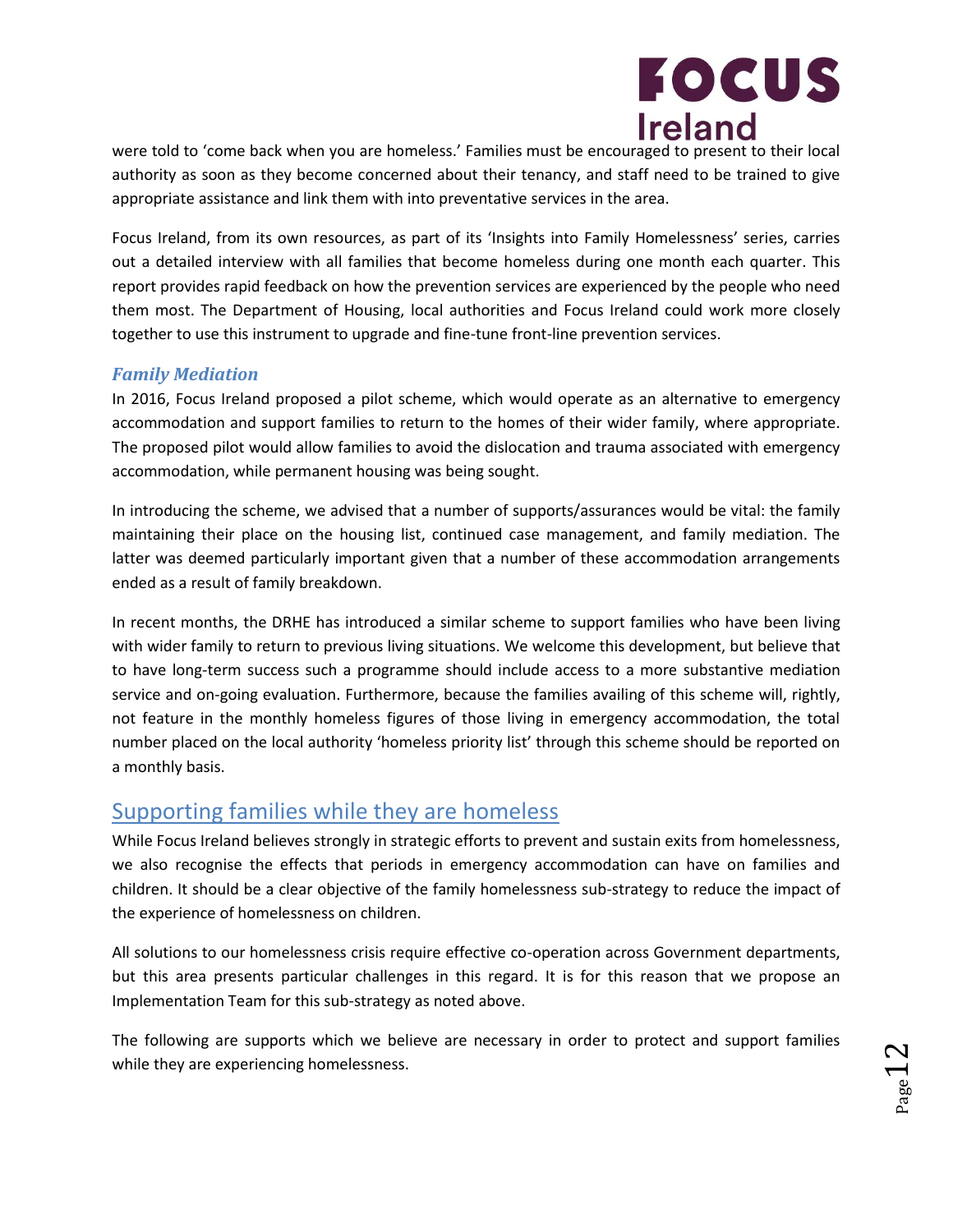

#### *End the practice of self-accommodation for homeless families*

Where a family presents to the Dublin local authorities and is assessed as homeless under the legislation, it has become the practice in many cases for the family to be asked to find their own emergency accommodation, which will then be paid for by the local authority. This practice is known as 'self-accommodation'.

We estimate that around 250 families are currently made responsible for finding their own emergency accommodation each night in Dublin. While most of these families a capable of doing so, many families are under so much stress that they are unable to do so. Given the scarcity of such accommodation, it is not unusual for families to be unable to source accommodation themselves. Families and Focus Ireland staff spend an enormous amount of time each day contacting commercial hotels in an attempt to source accommodation. Even after a hotel is sourced, the process for securing the LA funding is complex.

This practice represents an attempt to transfer the responsibility for securing accommodation from the statutory authorities to the family in crisis. It is justified as a cost containing measure by the local authorities, but in fact involves a transfer of the cost to other statutory and voluntary organisations and to vulnerable citizens at their most vulnerable moments. Due to the scarcity of hotel accommodation during busy times, this practice results, from time to time, in some families which have been assessed as homeless under the legislation not being provided with any emergency accomodation for the night, and having to sleep rough or make other potentially risky arrangements.

The Government's existing commitment to end the use of commercial hotels except in exceptional circumstances should be linked to a new commitment to end the practice of 'self accommodation' in all circumstances.

In even more extreme cases, families which present are not assessed as homeless for several days as they do not have all the available paperwork to hand. In these cases, the families are given permission to 'self-accommodate' towards the end of the day when they can demonstrate that they have no reasonable place to stay that night. Such arrangements are made on one-night-only basis, so the level of stress and risk for the family is very high. During times of low availablity of hotels such families are often not accommodated until late at night. This process appears to be operated as a form of 'gatekeeping' to filter out families that have alternatives which are preferable to walking the street into the late evening.

Section 10(10) of the Housing Act 1988 specifies that a housing authority can exercise all their powers to assist individuals while they are trying to determine whether an individual is homeless. As such, we cannot understand why families in this situation are being refused an offer of emergency accommodation at the time of presentation.

Focus Ireland believes that the presence of one or more dependent children among the persons normally residing with the presenting adult must be a primary determinant in the decision-making process of the local authority. The presence of a minor should substantially alter the burden of proof required to decide whether a family have no alternative accommodation open to them. We also believe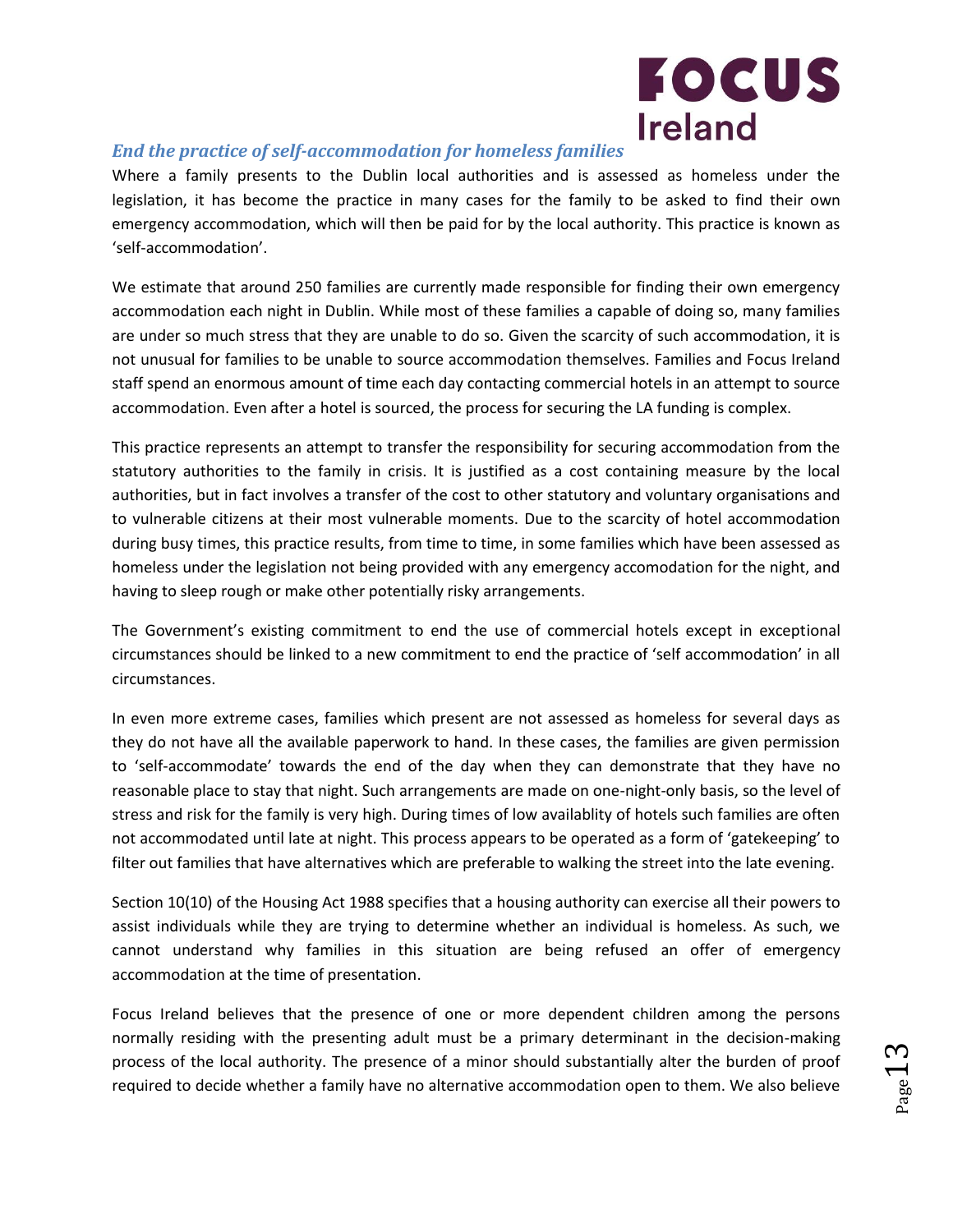

that when a child is accepted as homeless with their family, the clause in the Housing enables local authorities to provide assistance should become an obligation.

Front-line staff are caught in an invidious position of having to protect public funds against dubious claims but also ensure the protection of vulnerable children. For over two years, Focus Ireland has called on the Department of Housing to issue a circular clarifying obligations under Child Protection legislaton and instructing local authorites that, where they assess a family as having no reasonable place to stay that night, they have an obligation to secure emergency accommodation for them Funding to provide this support should be ring-fenced in the Section 10 funding provided.

The extent to which the review of Rebuilding Ireland responds to this night-by-night risk that is currently being placed children will be a key measure by which it will be judged.

#### *Non-Irish Families*

Focus Ireland is also concerned specifically about the situation of non-Irish families which have no place to stay but are not deemed to 'homeless' by local authortiies due to a particular interpretation of residency requirements. These families are providing emergency accommodaiton on a one-night-only 'humanitarian' basis. This means that they have to find new accommodation each and every day but only after they have shown that they have no accomodation. This often occurs late at night and involves enormous stress and significant risk for the children of the family.

At present Focus Ireland is working with 7 such families in Dublin, one of which has needed assistance to find new accommodation every night for over two years.

Focus Ireland note that in a recent investigation by the Office of the Ombudsman for Children it was stated: "When the DRHE met us, they confirmed that the habitual residence condition was not related to provision of emergency accommodation". Nevertheless this practice continues.

The Department of Housing should issues a circular to local authorities ending this practice.

#### *Access to Childcare*

Focus Ireland welcomes the introduction of the Community Childcare Subvention Transitional (CCST) Scheme and has been pleased to partner with the Department of Children and Youth Affairs with regards its administration in Dublin. The scheme should be promptly rolled-out to all regions where it is appropriate and existing administrative issues should be examined to ensure that the highest possible uptake is achieved.

#### *Education Supports*

l

International research has shown a strong correlation between homelessness and a withdrawal from education.<sup>17</sup> Given the recognised and well-documented importance of educational attainment in later

<sup>16</sup> Section 10, available at:<http://www.irishstatutebook.ie/eli/1988/act/28/section/10/enacted/en/html>

<sup>17</sup> "Youth Homelessness in the UK" Joseph Rowntree Foundation, 2008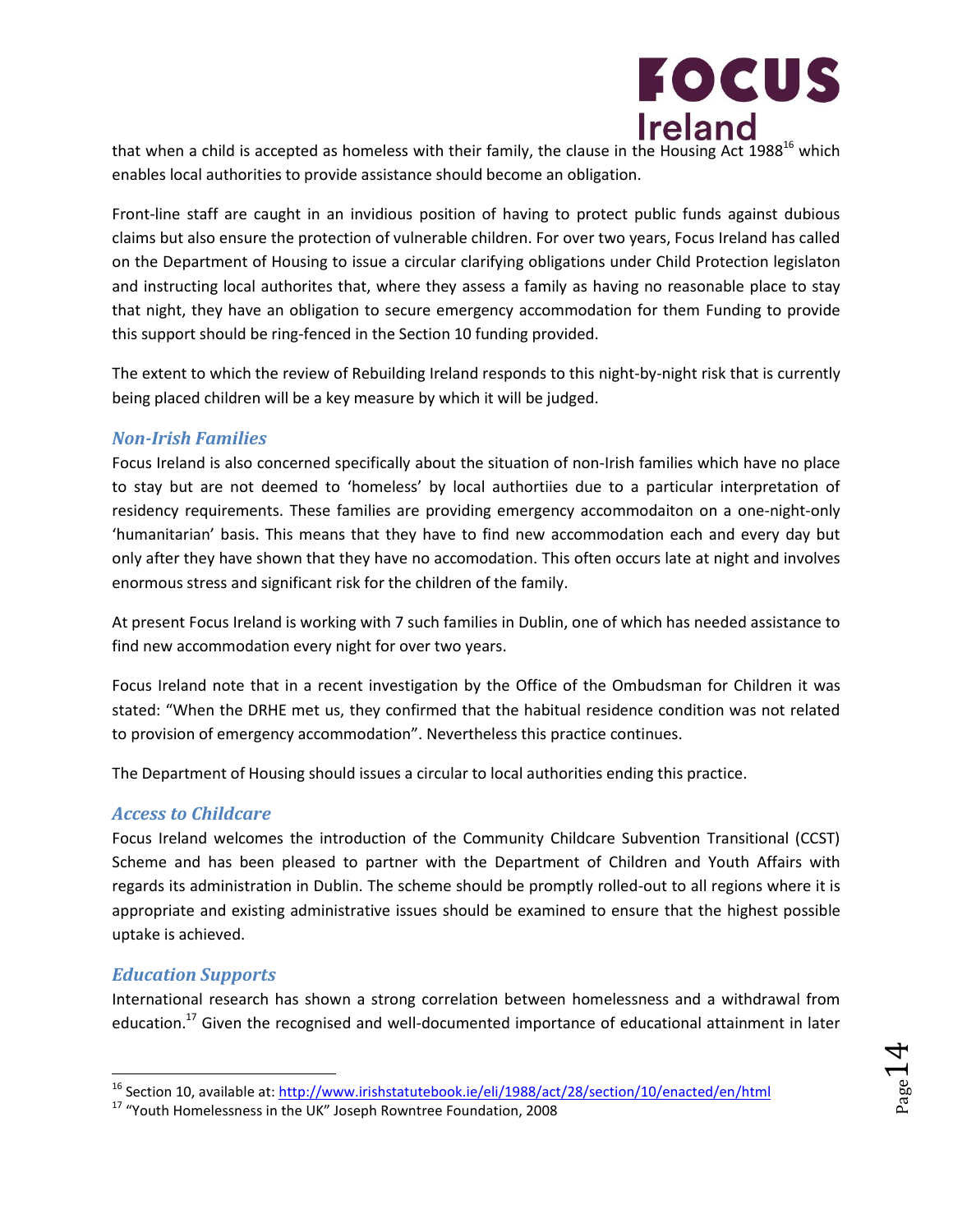

life, it is vital that children residing in emergency accommodation are supported to attend school regularly and perform to the best of their ability.

A period of family homelessness is profoundly disruptive to the education of children in the family. Problems range from practical issues such as the distance of travel and lack of space to do homework to psychological impacts such as stigma and depression. International evidence suggests that homelessness can significiantly increase the risk of poor educational outcomes. Family homelessness is an extreme form of deprivation which creates a grave risk of translating into educational disadvantage.

Rebuilding Ireland aims to operate as an inter-Departmental action plan. A number of Departments and agencies are granted 'ownership' of particular action points. While the Department of Education and Skills owns a number of commitments, these relate mostly to student accommodation and the construction of same. There are no substantive commitments relating to educational supports for children and young people experiencing homelessness. This is a key policy priority area in other jurisdictions, including the US and Australia, but has been largely overlooked in Ireland. Focus Ireland has written to the Department of Education and the Minister a number of times seeking meetings to discuss the role DES has in supporting children in these situations, but to date we have had no response.

The primary policy instrument used by the Department of Education and Skills to tackle educational disadvantage is the DEIS system. However, it is estimated that 45% of children in emergency accommodation are attending non-DEIS-designated schools.<sup>18</sup> Levels of housing instability and homelessness are not used to assess whether a school should be designated as in need of additional support. The DEIS scheme was reviewed in early 2017 and again, despite the massive growth of family homelessness, it received no substantive mention. As a result, half of the children who are homeless are excluded from accessing DEIS supports like breakfast and after-school clubs and free school meals. They do not benefit from the help of HSCL or school completion officers.

It is essential that the Department of Education recognise that the family homelessness crisis is an educational crisis too, and responding to it cannot be left to other Departments. The Department of Education should be prompted to urgently develop a range of policies, training programmes and other supports for schools and teachers struggling with the challenge of a large number of children in families that are homeless.

#### *Therapeutic Supports*

 $\overline{\phantom{a}}$ 

While the causes and solutions to family homelessness are primarily to be found in the housing market, the damage it causes may require assistance from mental health and well-being services – both for the parent(s) and children.

<sup>&</sup>lt;sup>18</sup> See Focus Ireland Insights into Family Homelessness: **https://www.focusireland.ie/wp**[content/uploads/2016/04/Insights-into-Family-Homelessness-No-3-2016-Children-experiencing-Homelessness](https://www.focusireland.ie/wp-content/uploads/2016/04/Insights-into-Family-Homelessness-No-3-2016-Children-experiencing-Homelessness-and-DEIS-Schools.pdf)[and-DEIS-Schools.pdf](https://www.focusireland.ie/wp-content/uploads/2016/04/Insights-into-Family-Homelessness-No-3-2016-Children-experiencing-Homelessness-and-DEIS-Schools.pdf)

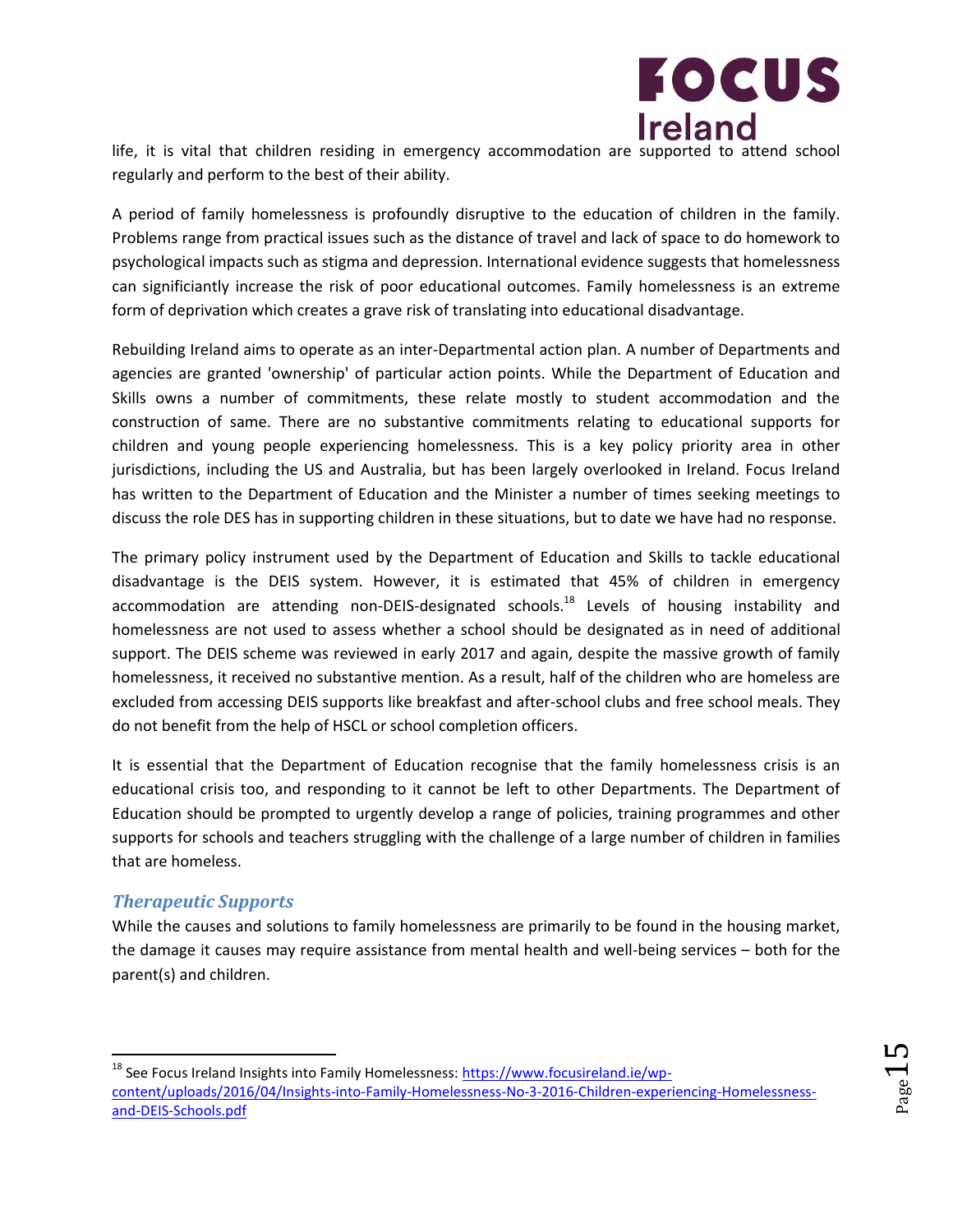

The experience of Focus Ireland staff, supported by forthcoming research into move-ons from emergency accommodation, indicates that some parents in homeless families would benefit from therapeutic supports which are not currently available to them. Examples which emerge in the research indicate a role for relationship counselling for two parent families facing the stress of prolonged homelessness. Other parents identified psychological support for their children post homelessness as a key concern.

These additional supports may be available in mainstream services and the objective should be to link these families to those supports, but there is good reason to believe that both additional resources and specialist training will be required to make these services available in some cases.

#### *Access to food, nutrition and family life*

Recently published independent research into the experiences of families that are homeless in accessing food and feeding their families includes a range of finding that have wide ranging implications for the provision of emergency accommodation, including Family Homeless Hubs<sup>19</sup>. The research highlights the need for clear and comprehensive regulations for homeless family accommodation which respect for family life, dignity and independence. A number of specific recommendations are made which need to be reflected in the review. The long-awaited national framework of quality standard for homeless accommodation was developed before the emergence of large scale family homelessness and cannot be expected to address the issues raised by the emergence of large scale institutional homeless accommodation or by this research.

The review of Rebuilding Ireland is a timely opportunity to set out the regulations and standards that need to apply to those providing emergency accommodation to homeless families, reflecting the complex challenges that arise in providing accommodations for children and adults in an institutional setting.

### Youth homelessness

l

In the year since Rebuilding Ireland was launched, youth homelessness has increased by 15%. In June 2017, there were 802 young people experiencing homelessness in the State. Information about these young people is very limited but it can be assumed that while many of these young people have care histories, others do not. We know from both national and international research that experiencing homelessness at a young age can have serious impacts on an individual's life course. Rebuilding Ireland contained only one reference to young homeless people. This was the welcome introduction of a CAS programme for care-leavers (1.7). Youth homelessness has a number of very specfic characteristics which need to be recognised if we are not to set young vulnerable people on a lifelong patterns of insecure housing and homelessness.

<sup>&</sup>lt;sup>19</sup> Share, M. & Hennessy, M. (2017). Food Access and Nutritional Health among Families in Emergency Homeless Accommodation. Dublin: Focus Ireland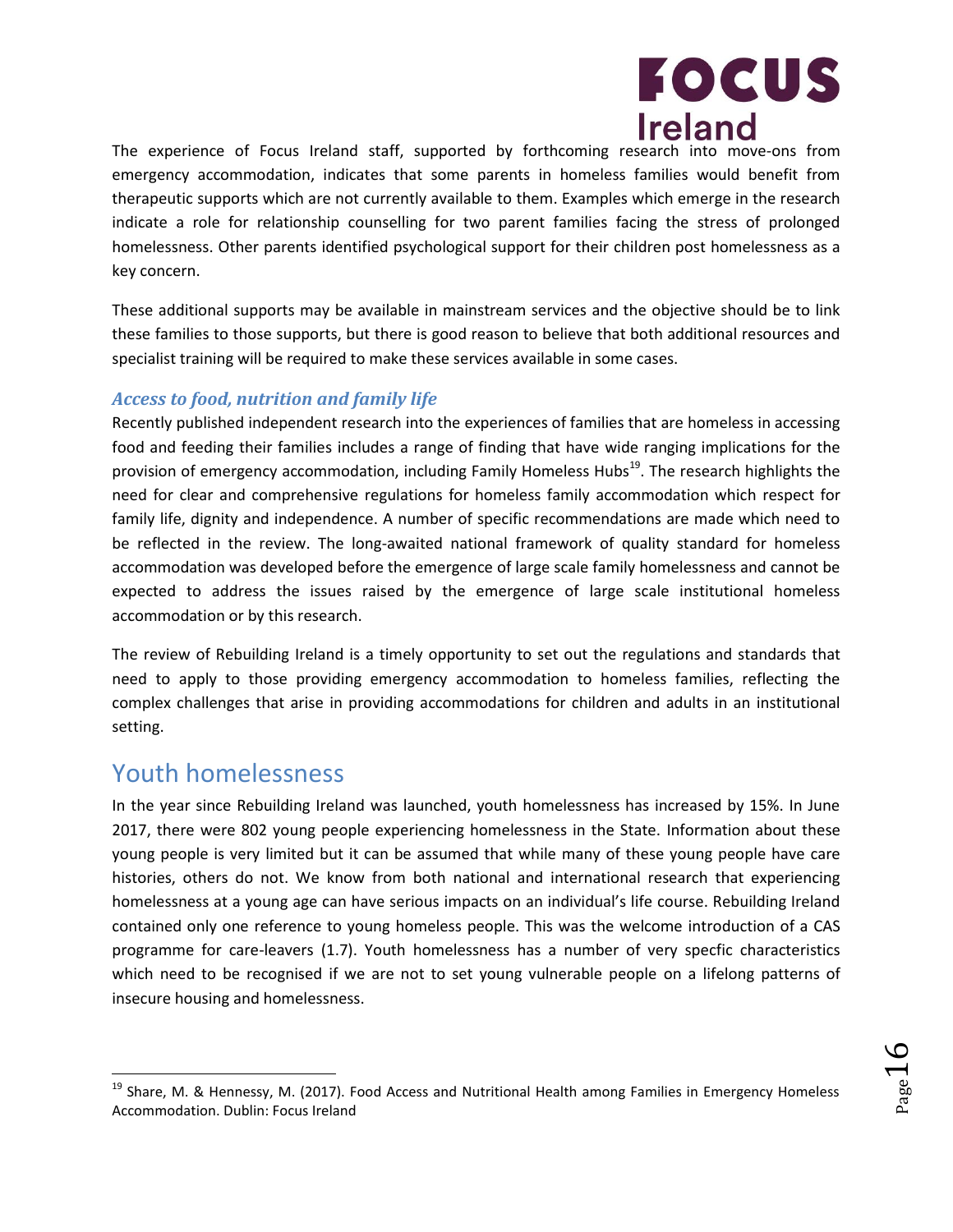

 $_{\rm Page}17$ 

#### *Specialist Youth Housing*

 $\overline{\phantom{a}}$ 

While the causes of homelessness are complex, access to housing is a key issue for many young people. A housing market which focuses competition on the private rented sector will negatively impact young people on lower incomes or lower social welfare payments. Young people require different housing options.

The Rebuilding Ireland commitment of Capital Assistance Scheme (CAS) funding to provide homes for vulnerable young people leaving care is welcome and has the potential to have a long-term impact. However the real potential will only be realised if investment in youth housing is sufficient and sustained.

While the level of commitment will need to run well beyond this government, Rebuilding Ireland should commit to ensuring that the €66 million of CAS allocation to Tulsa in 2017 is maintained in each of the remaining years of the Rebuilding Ireland plan.<sup>20</sup>

It's worth also noting that while we welcome the new CAS commitment, the scheme is a slow and bureaucratic one. While it should take a minimum of 6 months to bring housing on stream, it is rare for this to happen in practice and most housing acquired through the CAS scheme takes up to 1-year or longer before it is ready for occupation. The CAS scheme must be reformed to make it a more efficient method of acquiring social housing units.

Allocation of mainstream social housing in Ireland gives priority to the length of time a person has been 'on the housing list' and the number of dependents they have. Both these critieria militate against young adults, making it extremely difficult for even very vulnerable young people to access social housing tenancies. Contrary to the recommendations in the Ryan Report, many local authorities do not include care-leavers in their schemes for social housing allocations. The Department of Housing should remind local councillors of their responsiblities in this regard.

In addition, Focus Ireland believes that there is a very strong case to establish an Approved Housing Body specialising in providing homes for young people, including those at risk of homelessness.

There are a number of successful models in other jurisdictions, which provide a mixture of social and cost rental housing for a wide social range of young people. This reduces stigma and allows young people with higher support needs to live in mixed tenure communities with people of their own age. The Finnish Youth Housing Association, whose staff recently visited Ireland, is a particularly successful model, providing housing to young people aged between 18 and 29. A percentage of their housing stock is reserved for young people with higher support needs or who have experienced homelessness. However, all young people can assess 'housing counselling' to support them to maintain their tenancies. This approach means that young people are living in mixed tenure communities, albeit with people their own age. The funding of a feasiblity study for this approach would be a wise investment.

<sup>&</sup>lt;sup>20</sup> https://www.kildarestreet.com/wrans/?id=2017-05-09a.509&s=capital+assistance+scheme#g511.r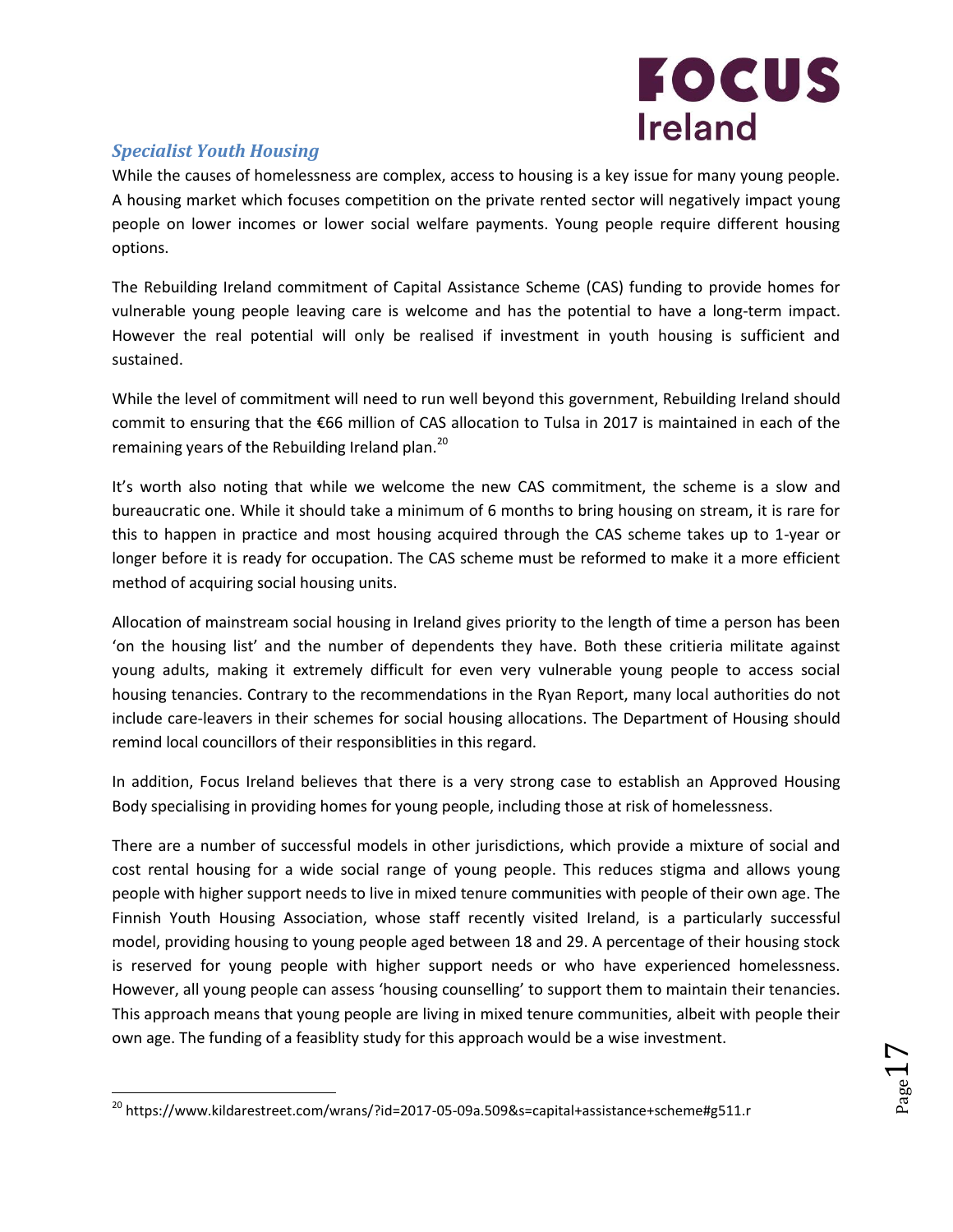

#### *Ensure that Aftercare support is effective*

Over the course of the last number of years there has been steady legislative progress on the issue of aftercare and the provision of supports to prevent young people leaving the care system from experiencing homelessness. However, there remain certain groups of vulnerable care leavers who continue to face a very high risk of experiencing homelessness.

While there has been welcome, albeit slow, progress in the commencement of the Child Care amendment act 2015, there still remains major problems in availability of resources to meet the aftercare support needs of young people. One of the ways Tusla has sought to square the circle of working to meet the legislative commitment while living within budgetary constraints is to increase the number of young people which an aftercare worker is expected to support as part of their allocated caseload. Historically Focus Ireland aftercare services operate at a caseload of 15-20 but have recently been required to increase this to 22-25. In some aftercare services caseloads of over 30 are not uncommon. At this level of caseload the needs of a young person with complex needs cannot meaningfully be met, rendering the goal of 'allocating an aftercare worker to every careleaver who needs one' to little more than a tick-box exercise.

Focus Ireland's experience, backed by internationally recognised good-practice, indicates that the optimum caseload in respect of young people with support needs is between 15-20. Young people should be able to expect consistency of support regardless of the aftercare provider.

A silo approach to homelessness would see this as an issue for Tusla alone, however it is a crucial contribution to ending the high level of homelessness among young careleavers and needs to be incorporated into the revised plan.

Focus Ireland believes that funding should be provided to TUSLA to ensure that all care leavers have an appointed aftercare worker. These workers should operate a caseload of 1:20 in 2018, working progressively towards a reduction to 1:18 by 2020.

#### *Family mediation to prevent youth homelessness*

 $\overline{\phantom{a}}$ 

The major study into youth homelessness in Ireland, 'Young People, Homelessness and Housing Exclusion<sup>'21</sup>, found that family conflict or arguments with carers were key factors in young people leaving home and becoming homeless. Where family breakdown is not the result of abuse or neglect, it is can be possible to resolve underlying issues and so support reconciliation. The research recommended that a family mediation service should be established to help prevent homelessness in such cases.

Focus Ireland launched its pilot Family Mediation service in June 2016, fully funding by private donations but with Tusla support in governance and referrals. The service has successfully supported young people to return to the family home and to improve their relationships with family and carers. The service receives referrals from the TUSLA Crisis Intervention Service and works with young people who are in emergency accommodation or who are at serious risk of homelessness. The service is currently staffed

 $21$  Mayock, Parker, Murphy 'Young People, Homelessness and Housing Exclusion' (2014)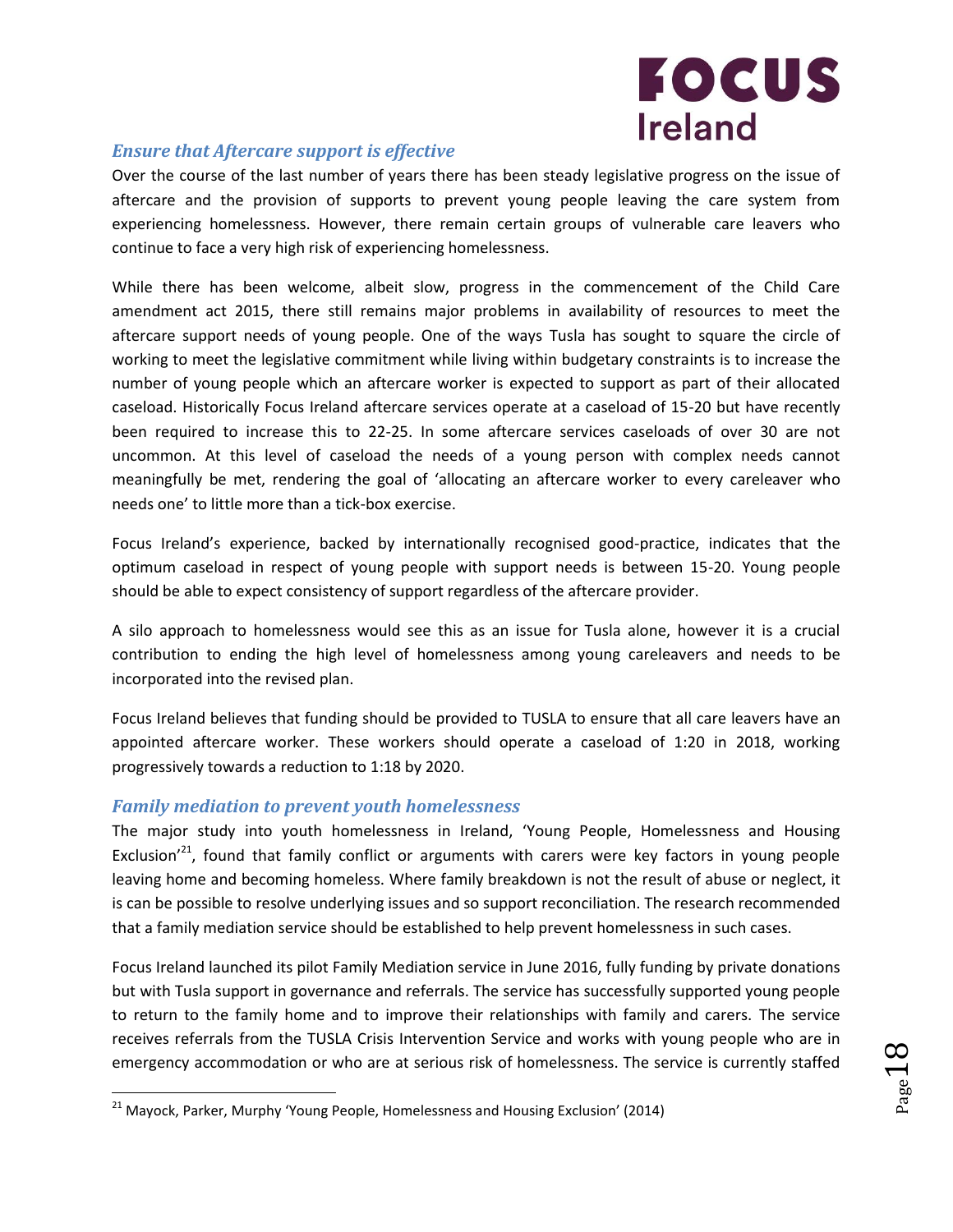

by a single mediator. This necessarily limits the number of young people that the service can work with, and the complexity of cases which the service can accept. A waiting list of referrals has already built up.

The value and effectiveness of this intervention is already evident and Focus Ireland is seeking for Department of Children and Youth Affairs to provide funding for a second mediator to work along-side the exiting privately funded mediator, to increase the number of families/children that can be supported, and so stem the flow of young people into homelessness.

Focus Ireland believes that a review of Rebuilding Ireland should include a commitment to provide €63,000 to fund a second family mediator and consider further investment in the development of this service intervention.

#### *Housing First for Youth*

Focus Ireland is operating successful Housing First for Youth services in a number of regions, including Limerick, Cork and Dublin. The organisation recently conducted an external evaluation of our service in Limerick.<sup>22</sup> The study found clear evidence that the service had a transformative impact on the lives of the young people who were interviewed. In particular, three young people with particularly unstable housing histories felt that the service had saved their lives.

The above findings echo the experience of service providers in other jurisdictions. Housing First for Youth is a successful service intervention for young people experiencing or at serious risk of homelessness. While the youth service mirrors adult Housing First in many ways, the principles are amended to reflect the specific needs and wants of young people.

Our commitment to Housing First for Youth also stems from our belief that supporting young people into secure housing will prevent them experiencing long-term homelessness or periods rough-sleeping as adults. The majority of young people experiencing homelessness in the State are in Dublin. Focus Ireland is currently operating our HF4Y service in Dublin without State funding support. We believe that this service could benefit greatly from State involvement, both in terms of financial support and in terms of allocation rights. As noted above, young people experiencing homelessness are in a difficult position in terms of their allocation priority. Even Approved Housing Bodies which are attempting to provide specialist Housing First for Youth services are unable to freely allocate their stock to the young people who need it. Focus Ireland believes that the Department of Housing should consider the scaling up of current HF4Y provision, prioritising allocation rights as an immediate step. We would be happy to meet with the Minister to discuss our work in more detail.

## **Housing First**

Housing First is recognised as the most effective approach to ending chronic homelessness and roughsleeping, and Ireland has established itself as one of the European leaders in delivering this programme

<sup>22</sup> Limerick Youth Housing Evaluation Report, 2017, available at: [https://www.focusireland.ie/wp](https://www.focusireland.ie/wp-content/uploads/2017/06/Limerick-Youth-Housing-Evaluation-2017-Full-Report.pdf)[content/uploads/2017/06/Limerick-Youth-Housing-Evaluation-2017-Full-Report.pdf](https://www.focusireland.ie/wp-content/uploads/2017/06/Limerick-Youth-Housing-Evaluation-2017-Full-Report.pdf)

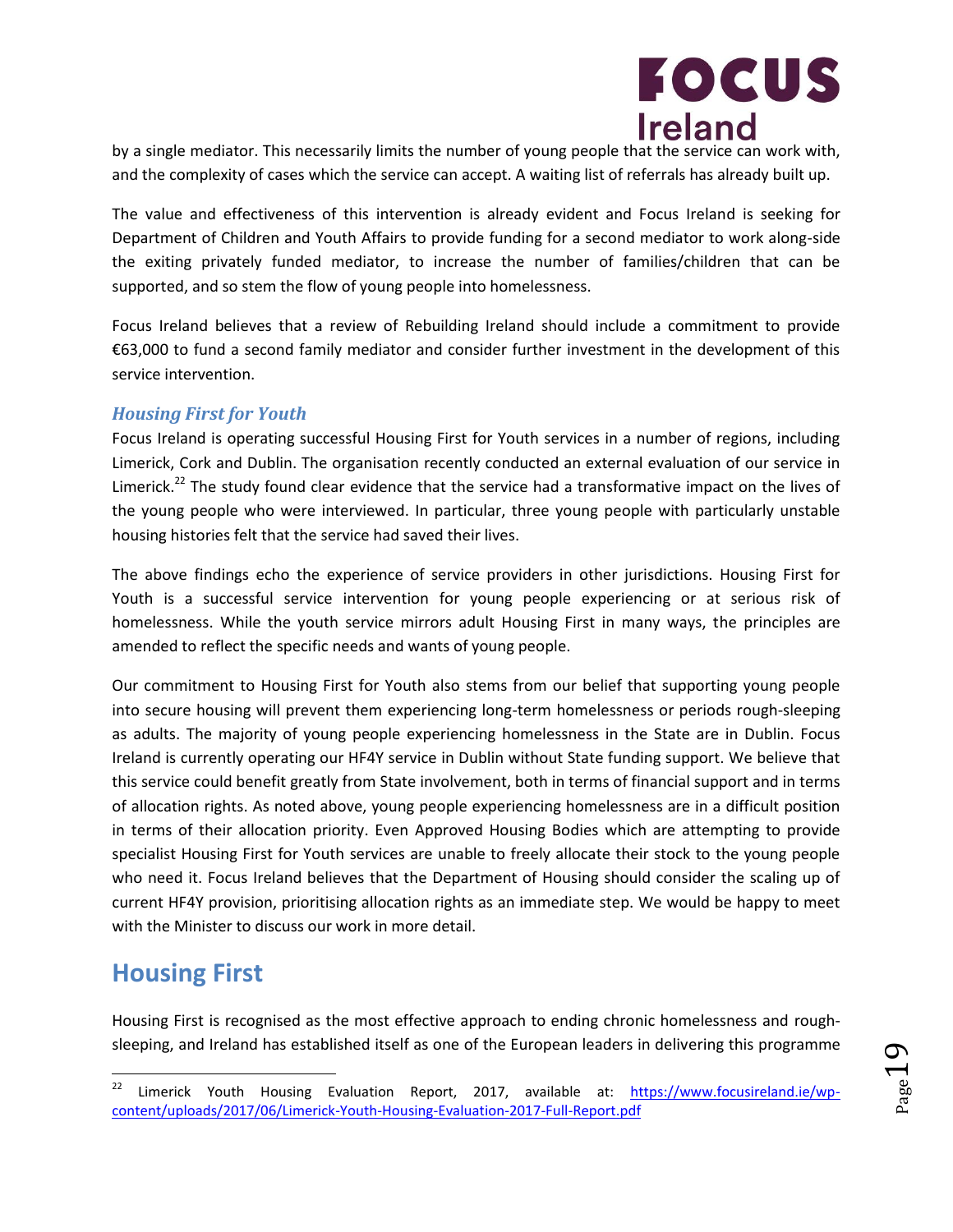

 $_{\rm Page}$ 20

at a substantial scale. The partnership of Focus Ireland and Peter McVerry Trust has completed the target set under its contract of delivering 100 Housing First tenancies in Dublin by October 2017 , and is now working to deliver the new Rebuilding Ireland target of 300 tenancies.

While the recognition and commitment to Housing First in Rebuilding Ireland was very welcome, it also demonstrates one of the weaknessess of that document. A new target of 300 tenancies was simply declared without any discussion with the statutory or voluntary services tasked with delivering the service concerning the challenges such a new target would present and how they could be overcome.

The increased target presents a welcome opportunity to provide Housing First support to long-term residents in emergency shelters, with appropriate levels of need. However, this dimension should be balanced with a continued commitment to Housing First as the primary response to chronic rough sleeping.

The primary challenge to delivering Housing First has been the difficulty in securing housing units from the private, local authority and AHB sectors. This involves not just the broad issue of total housing supply, but also detailed attention to how available units are allocated. Housing First must be seen, not as one specific programme among many, but as a systematic commitment to a particular approach to homelessness. This necessitates a clear commitment to continue and reliable funding from both the Department of Housing and the HSE to ensure the success of this important programme.

A number of Irish voluntary organisations committed to the principals of Housing First have initiated a 'Housing First Good Practice Platform', linked to the European Housing First Hub. This will aim to set standards for Housing First delivery and promote training and good practice. The Department of Housing should support this initiative and enter into discussions about how Housing First practice can be rolled out to a high standard across the country.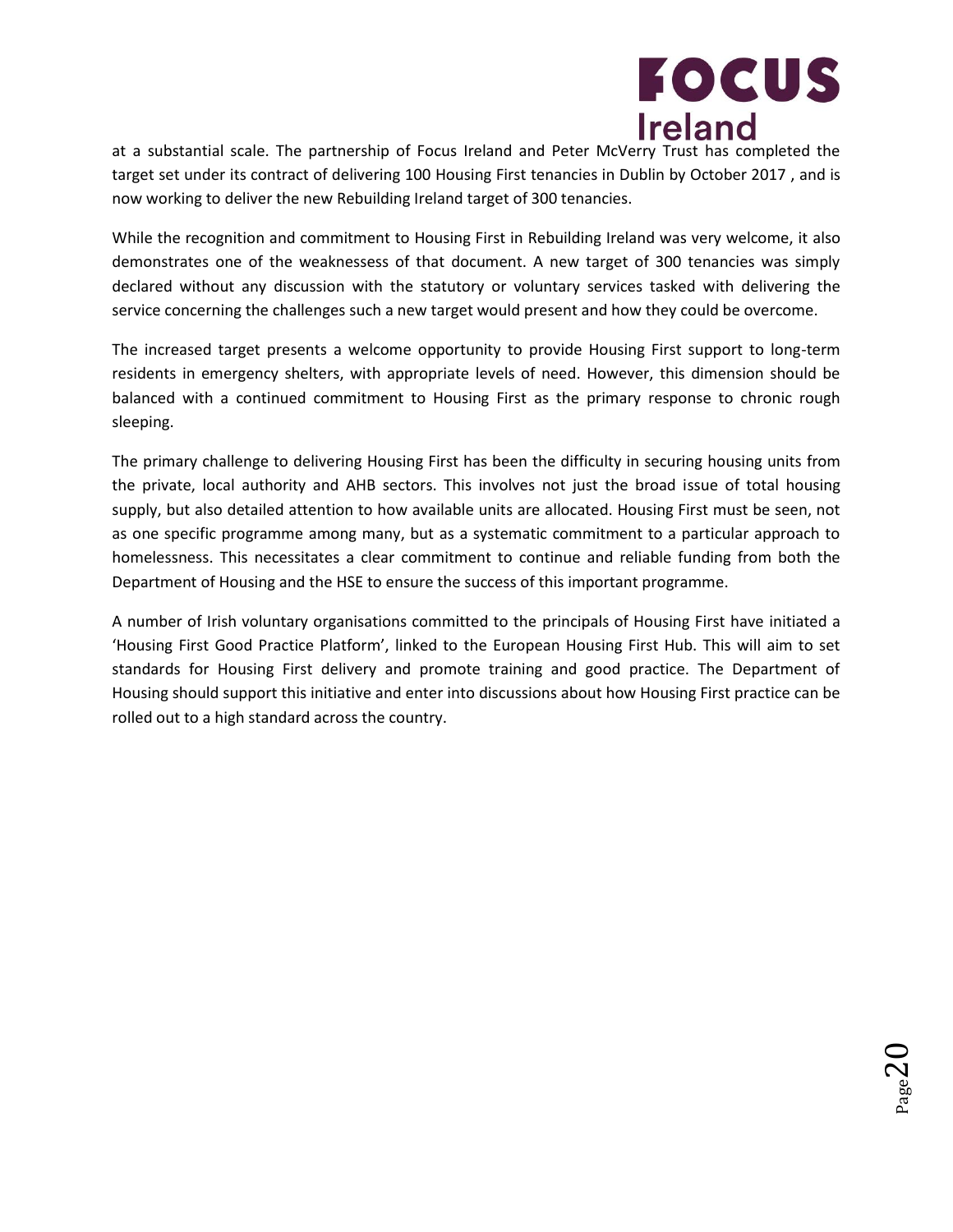## <span id="page-20-0"></span>**Ireland** Pillar 2: Accelerate Social Housing

Pillar 2 aimed to increase the level and speed of delivery and social housing and other State-supported housing. While the targets established by Rebuilding Ireland were positive, progress towards these has been slow. Focus Ireland believes it is time to move away from policies that rely on financial incentives to private individuals and toward more action-orientated policies.

**FOCUS** 

#### *Increased capital budget for social housing provision*

Many of the problems with our disastrous housing system have their roots in the influence that financial institutions have exercised over housing markets from the  $1980s^{23}$ , when reduced public investment saw the decline in the size of our public housing stock. Today public housing stock accounts for only about 10% of all housing. Many commentators feel that this should be increased significantly, even doubled<sup>24</sup>. There are a number of mechanisms which could be used to achieve this, including a significant investment in direct-build public housing or leveraging the capacity of Approved Housing Bodies (AHB) to deliver affordable rental accommodation.

Rebuilding Ireland has a number of targets for the provision of housing and in particular social housing, however the target for 'newly built' social housing amounts to only about 15% of the target of 134,000 'new social housing solutions'. Furthermore, it was never clear in the strategy what proportion of these units would be built by private developers (Part V) and how many by the local authorities/AHBs. In any event, the amount of new build social housing has been scandalously inadequate – with only 40 being completed in Dublin in 2016. While a larger number of new build social houses are now 'in the pipe-line' the numbers, particularly in the main population centres, remain totally inadequate to the scale of the crisis. The problem is even more severe when the number of social housing units being taken out of use for long-term redevelopment is taken into account.

Focus Ireland welcomed the current review of Rebuilding Ireland and the focus on whether there is a need for 'a greater quantum of social housing build'. However, before we set new targets we must give some consideration to why the existing targets set out in Rebuilding Ireland have not been met.

The core problem is that, during a period of extreme market failure in the housing sector, social housing strategy has relied on market activity to deliver social housing. To some extent this issue has become embroiled in ideological debates. However, given the scale of the problem and the fact that the private sector is only in the early stages of recovery, there is an overriding case for a much accelerated role for statutory authorities in constructing housing to address this market failure.

Even though there have been repeated Ministerial announcements of capital being provided for new social housing, much of the promised €5.35 billion only becomes available towards the end of the 6 year

l

<sup>&</sup>lt;sup>23</sup> Norris, M (2016) Property, Family and the Irish Welfare State. Basingstoke: Palgrave Macmillan

<sup>&</sup>lt;sup>24</sup> <https://www.irishtimes.com/opinion/opinion-ireland-needs-a-clear-national-housing-plan-1.2590168>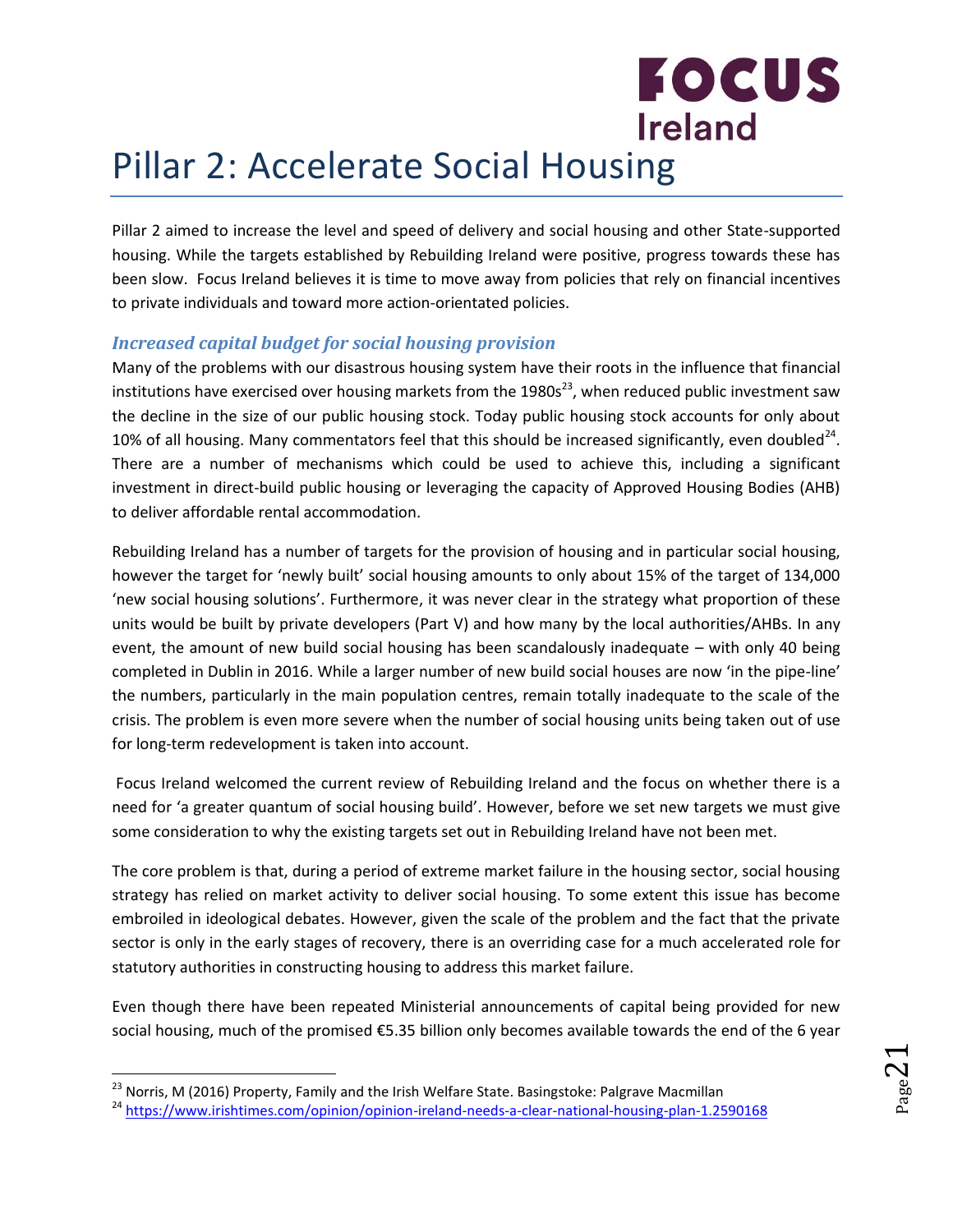

strategy. In practice, those local authorities which have prepared ambitious delivery programmes experience a number of delays and limitations, many of them related to access to funding.

Focus Ireland supports the views set out by the Housing Finance Agency (HFA) in its submission to the Oireachtas Committee on Housing and Homeless<sup>25</sup>. The HFA argued for a more ambitious and clearly defined role for local authorities in building social housing and that the HFA should become the primary source of funding for local authority building. Over a year has passed since this submission was made, and given the failure to deliver adequate levels of social housing through other means, it remains as relevant today.

We believe that the Government needs to use the current consensus about the importance of building housing to make a number of forthcoming choices much clearer to the electorate.

One of these issues relates to the question of how investment in housing impacts on the level of recorded national debt. While successive Governments have insisted that the 'money is there' for local authorities and AHB's to invest in housing, the current mechanisms available make this a complex, cumbersome and slow process. To a large extent, this complexity is due to the Government policy of ensuring all such investment is 'off the Government books'. The dominance of this policy objective is contributing to the very slow start in the construction of public housing.

Focus Ireland fully recognizes that this proposal for HFA lending to deliver local authority-build social housing would have implications for the level of general government debt and choices about tax. We are conscious of the fiscal rules and the constraints that are on the government and how these must be managed by the Departments of Finance and Public Expenditure and Reform. However we also have also noted comments made before Oireachtas Committees by Frans Timmermans<sup>26</sup>, First Vice President of the European Commission, and Andrew McDowell<sup>27</sup>, vice president of the European Investment Bank where they evidenced areas where there was flexibility in the area of housing. Mr. Timmermans noted that the Growth and Stability pack constraints had 'popped up in a number of member states' and acknowledged that the issue of housing needed to be reviewed in that context and Mr. McDowell stated that "there is widespread recognition across Europe that there needs to be more investment in infrastructure in particular." The State must accept that affordable housing constitutes fundamental infrastructure and the current rate of provision amounts to an infrastructural deficit.

This is essentially a political decision about priorities, and both Budget 2018 and the review of Rebuilding Ireland represent key opportunities to set those priorities. Focus Ireland believes that the Government should sanction a €1.3 billion borrowing capacity for the Housing Finance Agency to be

 $\overline{a}$ 

<sup>&</sup>lt;sup>25</sup>[http://oireachtasdebates.oireachtas.ie/Debates%20Authoring/DebatesWebPack.nsf/committeetakes/CHH20160](http://oireachtasdebates.oireachtas.ie/Debates%20Authoring/DebatesWebPack.nsf/committeetakes/CHH2016052400002?opendocument#KKK00100) [52400002?opendocument#KKK00100](http://oireachtasdebates.oireachtas.ie/Debates%20Authoring/DebatesWebPack.nsf/committeetakes/CHH2016052400002?opendocument#KKK00100)

<sup>26</sup>[http://oireachtasdebates.oireachtas.ie/debates%20authoring/debateswebpack.nsf/committeetakes/FDJ2017022](http://oireachtasdebates.oireachtas.ie/debates%20authoring/debateswebpack.nsf/committeetakes/FDJ2017022100002#A00300) [100002#A00300](http://oireachtasdebates.oireachtas.ie/debates%20authoring/debateswebpack.nsf/committeetakes/FDJ2017022100002#A00300)

<sup>27</sup>[http://oireachtasdebates.oireachtas.ie/Debates%20Authoring/DebatesWebPack.nsf/committeetakes/CBO20170](http://oireachtasdebates.oireachtas.ie/Debates%20Authoring/DebatesWebPack.nsf/committeetakes/CBO2017062900002?opendocument) [62900002?opendocument](http://oireachtasdebates.oireachtas.ie/Debates%20Authoring/DebatesWebPack.nsf/committeetakes/CBO2017062900002?opendocument)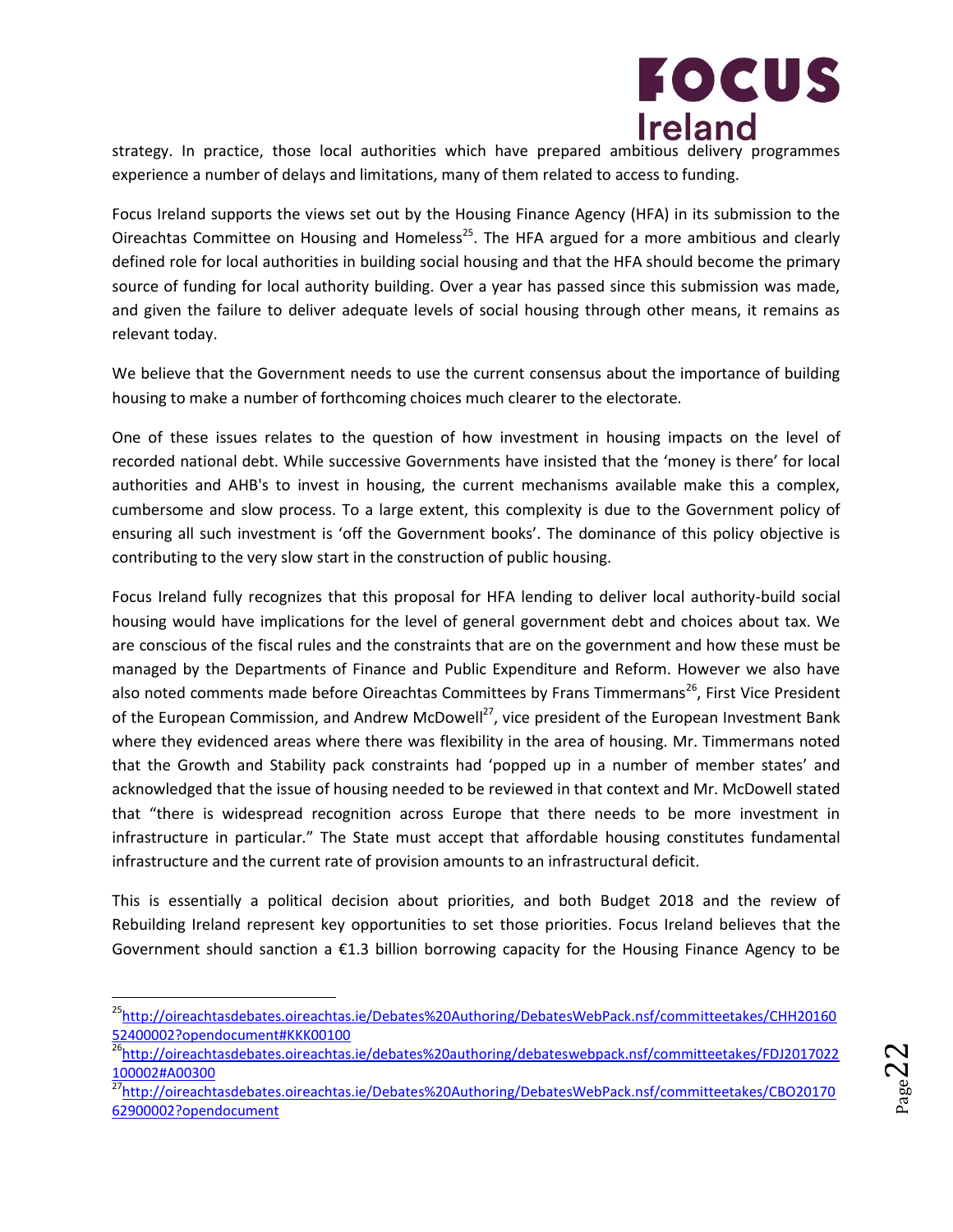

loaned to Local Authorities in order to deliver 13,500 newly built homes over the period of Rebuilding Ireland.

#### *Rapid build housing*

 $\overline{\phantom{a}}$ 

European Journal of Homelessness

While Focus Ireland raised initial concerns about the length of time families would be accommodated in rapid build homes, we have always been supportive of rapid-build as a construction method in the delivery of long-term, sustainable homes. However, we have been disappointed at the scale and speed of delivery to date and this programme now suffers from severe public credibility issues which need to be faced up to.

The current capital programme includes a target of 650 rapid-delivery units by the end of Q4 2017, with a further 500 to be delivered in 2018. However, only 22 homes have been delivered to date. One of the key elements the rapid-build scheme is an expedited planning and construction process. Dublin City Council's Head of Housing has stated that issues with delivery are due to delays in the procurement process.<sup>28</sup> While Focus Ireland fully understands that the State is governed by EU procurement directives, the Department should consider whether there are technical or logistical issues which could be eradicated in an effort to provide a significant proportion of new social housing using modern construction methods.

Important issues concerning the allocation of these units and the building of sustainable communities in them were addressed under Pillar 1.

#### *Challenging Stigma and community resistance*

Despite widespread public concern about the housing and homelessness crisis, there has been a marked increase in the number of local protests concerning social housing and homeless service developments. Local residents have protested the sites of planned accommodation in a number of locations. While organisers may claim such measures do not signify ill-will towards prospective tenants, we are concerned that such protests contribute to an atmosphere of stigma and prejudice.

Measures to tackle this stigma are needed to ensure that households moving into long-term housing are entering a cohesive and supportive community. Cluid Housing recently published important research which highlighted some of the actions which can be taken to change perceptions<sup>29</sup>.

Rights-based approaches to homelessness policy can help to combat stigma. This is because individuals experiencing homelessness are portrayed as rights holders with specific entitlements which should theoretically apply to all people.<sup>30</sup> People are afforded rights be virtue of their personhood, rather than their situation. People are not provided with accommodation by a benevolent State, but because they are entitled to such protection as participants in society.

 $^{28}$  Irish Times, "Government's Rapid-Build Schedule in realms of fantasy", 1 $^{st}$  August 2017

<sup>&</sup>lt;sup>29</sup> Anna Carnegie, Michael Byrne and Michelle Norris (2017) Changing Perceptions: Stigma and social housing in Ireland, Cluid Housing<http://www.cluid.ie/wp-content/uploads/2017/03/Changing-Perceptions-Summary.pdf> <sup>30</sup> Beth Watts, "Rights, Needs and Stigma: A Comparison of Homelessness Policy in Scotland and Ireland" (2013)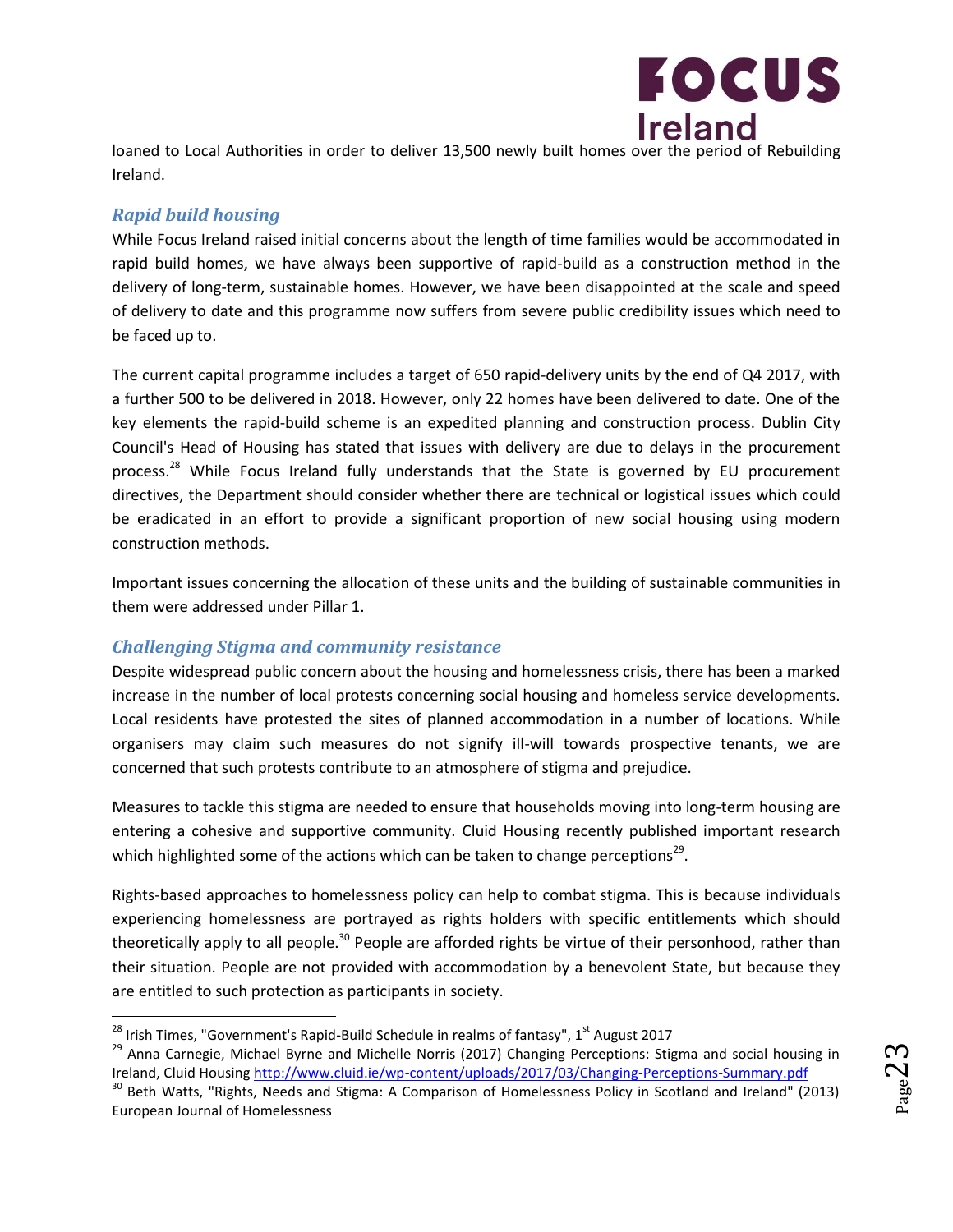

 $_{\rm Page}$ 24

Local resistance to social housing development is not only socially damaging in itself but can substantially slow down delivery of social housing. Focus Ireland believes that a review of Rebuilding Ireland should include an action to bring together the relevant organisations to develop a collective response to stigma and local resistance to social housing developments.

#### *Operation of Part 5 rules in 'build to let' developments*

There has been a notable increase in the number of developments being built in the Dublin region that are 'build to rent'. A new generaltion of large-sale landlords can play an important role in addressing the housing crisis by providing these homes on long-term leases to local authorities and approved housing bodies. However, it is clear that most of these new developments are being pitched at the higher end of the rental market, meaning that, such developers are making no contribution to the broad social objectives of social mix required by developers of owner occupier apartments.

To this end we believe that a new 'Part 5' for large scale rental should be considered. This would involve a designated long-term lease with the relevant local authority, at affordable rent levels.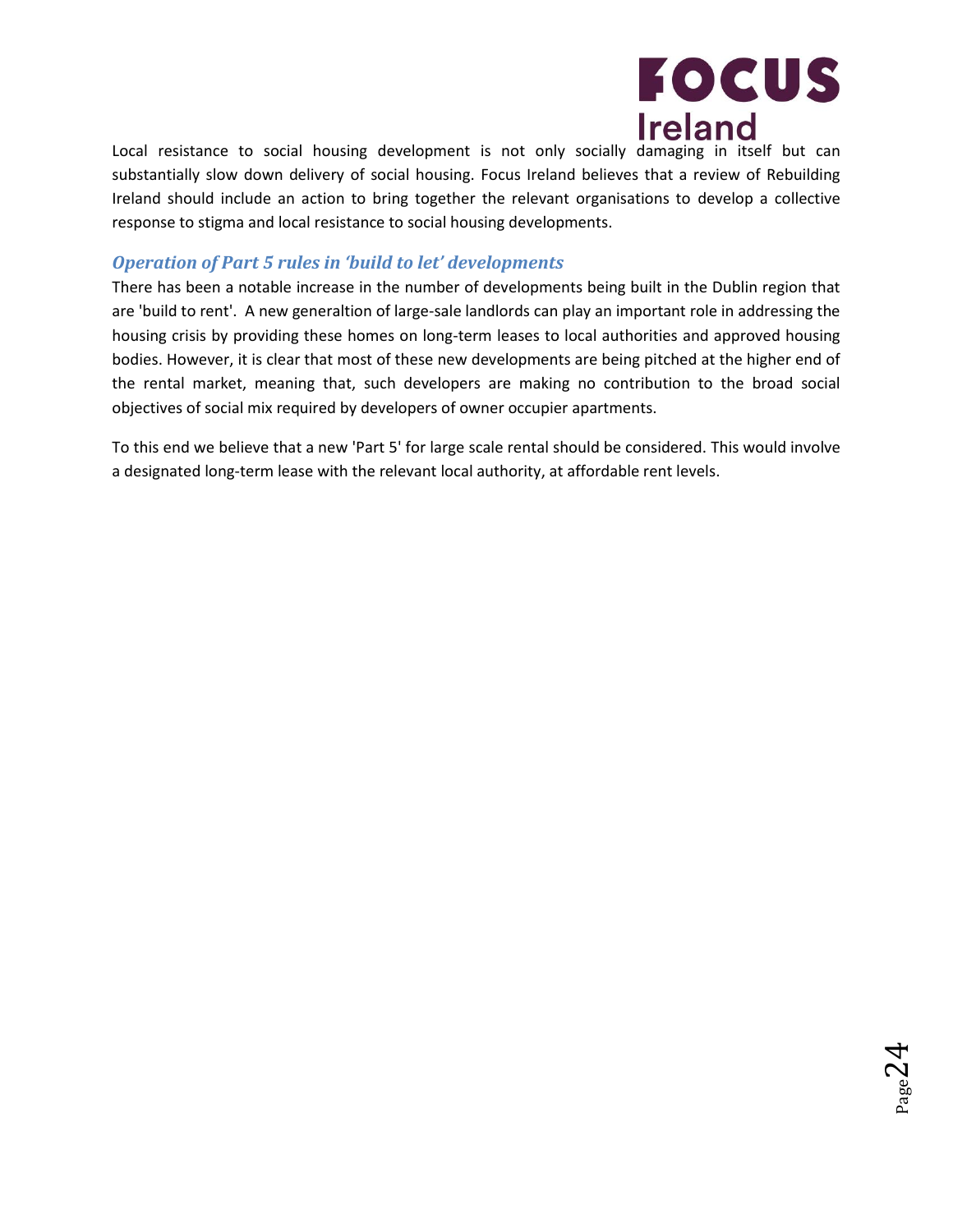

## <span id="page-24-0"></span>Pillar 4: Improve the Rental Sector

Pillar 4 aimed to address the obstacles to greater private rented sector delivery and to improve the supply of units of affordable rents.

The proximate cause of the homeless crisis is to be found in the private rented sector, so it is of crucial importance that measures in this sector are effective. As noted above, the majority of families entering homelessness had their last stable accommodation in the private rented sector.<sup>31</sup> This means that the rental sector is a distinct pathway into homelessness and improved security is required. Many of the actions in the subsequent Rental Strategy lacked the necessary focus and relied on vague commitments such as 'engagement with banks and landlords' and 'examining' the potential for increased legislative protection. The Private Rental Strategy published towards the end of 2016 resolved few of the important issues and essentially set up a number of new deliberative processes with no clear timescales. While the legitimate interests of landlords need to be taken into account, the reviewed strategy needs to reflect an understanding that private rented properties are people's homes and require similar levels of security as provided in other in the socially rented and owner-occupier sectors.

#### *Rent Supplement rates*

l

Ensuring that rent subsidies are available and reflect real market conditions is essential in addressing homelessness. The increase in Rent Supplement in July 2016 followed a long period during which Rent Supplement levels were held at levels well below real market rents. This policy was part of the austerity programme and informed by an ideological view of the private rented market. The inadequate level of rent supplement combined with the uncertainty created played a significant part in creating the high level of family homelessness we face today.

We need to learn from the positive impact of the July 2016 increase, and ensure that Rent Supplement levels are revised in a regular, predictable and transparent manner.

The RPZ cover most areas where rent inflation is leading to increased homelessness. In these areas, maximum rent increases were set at 4%, although, as discussed above, real rents are likely to rise faster than this. Rent supplement should be reviewed annually and benchmarked against market rent. Rent Supplement levels should be increased by at least 4% in RCZ areas.

#### *Income disregards for rent supplement and transfer to Housing Assistance Payment (HAP)*

When a household is in receipt of rent supplement there is a disregard for the first €75 of earned incomes. In circumstances where a household transfers to the HAP all earned income is taken account of

<sup>&</sup>lt;sup>31</sup> See Focus Ireland Insights into Family Homelessness series, available at: https://www.focusireland.ie/resourcehub/research/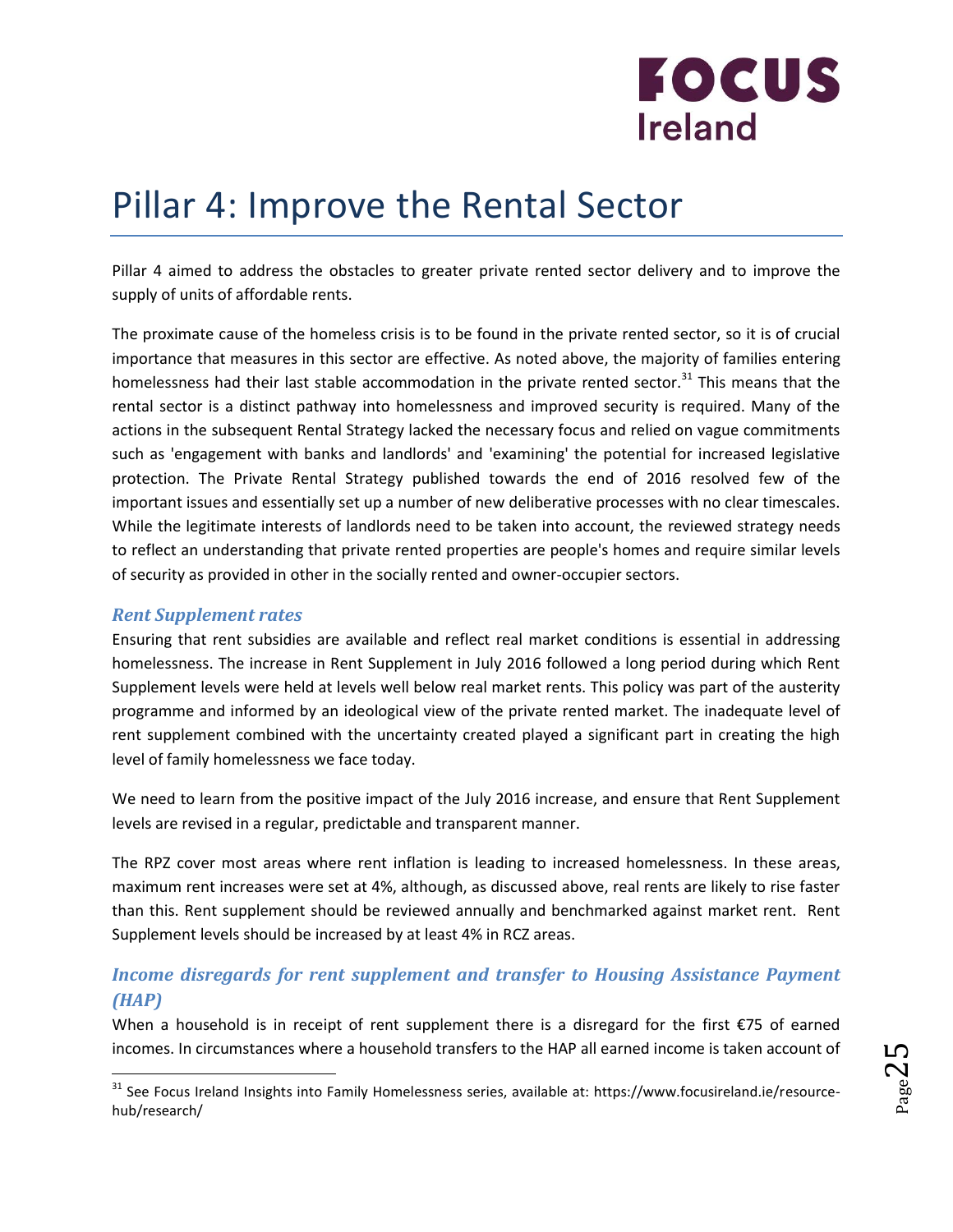

when calculating the differential rent. This can mean a loss of income for some households transferring from rent supplement to HAP of up to €11.25.

In some instances the extra flexibility that the HAP payment offers may outweigh the additional cost but some Department of Social Protection Rent Supplement offices are insisting that recipients transfer to HAP despite this loss of income.

However given the focus on activation that the Department of Social Protection is pursuing, the income loss involved in the move to a housing supplement that provides greater flexibility to increase working hours without putting accommodation at risk should be bridged.

The Department of Social Protection should work with the Department of Housing Community Planning and Local Government to ensure that all households that transfer from rent supplement to HAP are able to recoup any lost income.

#### *Impact of Rent Pressure Zones*

Rent pressure zones were introduced in December 2016 with Dublin and Cork city immediately designated as such. A number of additional zones were designated in January 2017, as they met the criteria laid out in the Planning and Development (Housing) and Residential Tenancies Act 2016.

The Residential Tenancy Board recently released their Q1 2017 Rent Index.<sup>32</sup> This analysis involves the rent which new tenants pay for their property, rather than the asking price and is therefore a more reliable figure that Daft reports. The results from the Q1 rent index indicate that rents continue to trend upwards. Nationally, rents increased at a rate of 7.37% annually. However, rents in Dublin declined by 1.5% this quarter. This was the result of a fall in rents for Dublin apartments. Private rents for houses continue to rise but at a rate of 0.1%.

The Director of the RTB has stated that the findings from Q1 suggest that the rate of increase in private rents is moderating, though she also confirms that the market is still unstable and that it is too early to accurately determine if the moderation is a trend. $33$ 

No new local electoral areas met the criteria for rent pressure zone designation in Q1 2017.

In the Q1 2017 Daft report, which is based on asking prices, the organisation undertook a survey of some 4,000 renters. The report highlights important differences in rent paid by those in a tenancy and rent paid in order to secure a new tenancy. The report also highlights that tenancies in the private rental market are now held for a period of 3 years or more.

<sup>32</sup> <sup>32</sup> Available at: [http://www.rtb.ie/docs/default-source/default-document-library/rtb-rent-index-2017-q1-](http://www.rtb.ie/docs/default-source/default-document-library/rtb-rent-index-2017-q1-%283%29.pdf?sfvrsn=2) [%283%29.pdf?sfvrsn=2](http://www.rtb.ie/docs/default-source/default-document-library/rtb-rent-index-2017-q1-%283%29.pdf?sfvrsn=2)

<sup>&</sup>lt;sup>33</sup> Latest data from RTB quarterly rent index, available at: [https://www.rtb.ie/media-research/news-centre/latest](https://www.rtb.ie/media-research/news-centre/latest-news/2017/06/15/latest-data-from-rtb-quarterly-rent-index)[news/2017/06/15/latest-data-from-rtb-quarterly-rent-index](https://www.rtb.ie/media-research/news-centre/latest-news/2017/06/15/latest-data-from-rtb-quarterly-rent-index)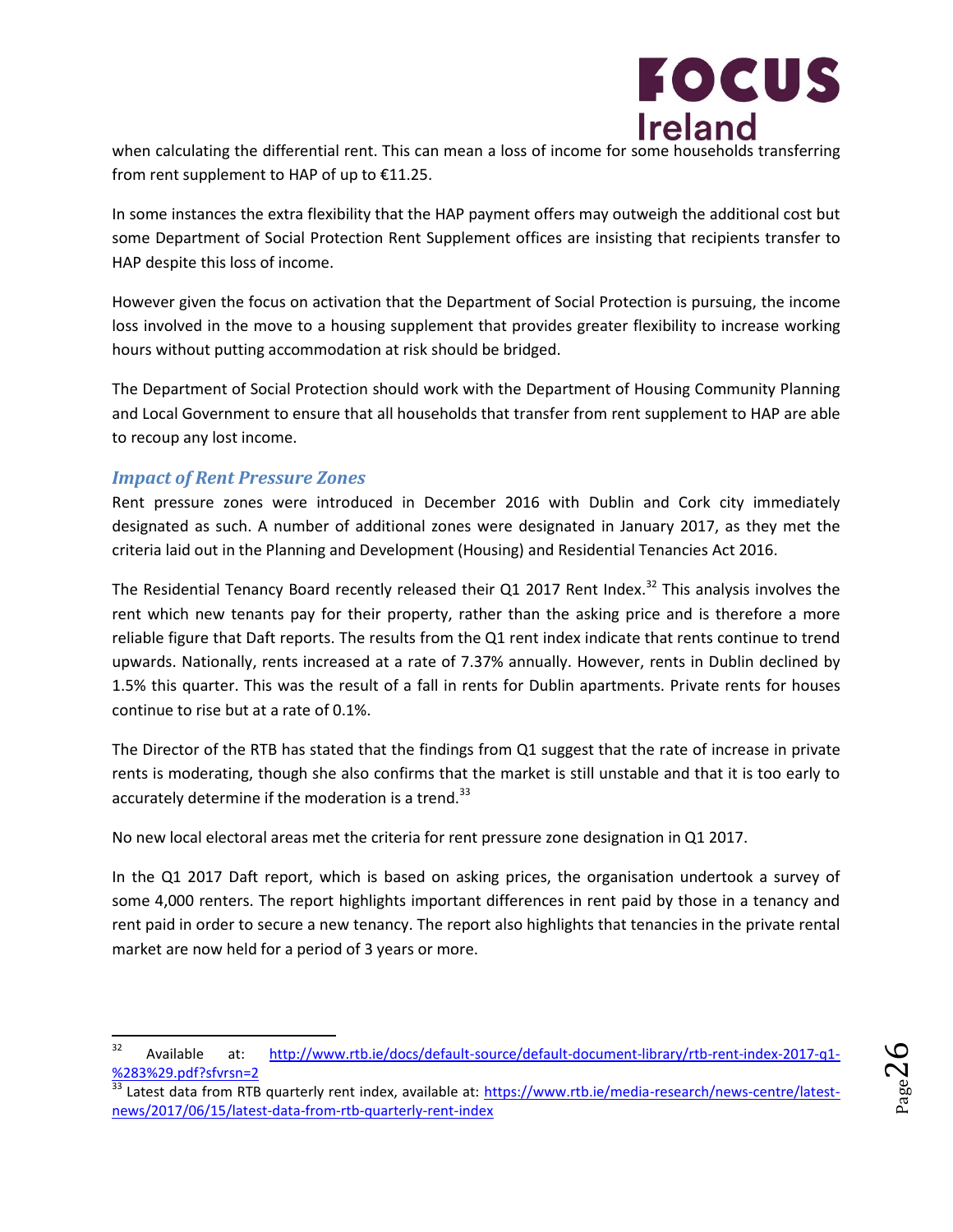

This combination of factors would suggest that if these properties are the mainstay of the properties that come onto the market in the coming months asking rents could fall as the 4% rule applicable to RPZ's will link asking rent to a rent lower than the previous quarter.

To illustrate consider an example taken from daft reports: Average Market asking rent in Dublin city centre in Q1 2015 was €1,419. If this reflects the rent level finally agreed at the time, it would have been frozen for 2 years (following rent control brought in under Alan Kelly). If that property is put back on the market 24 months later in Q1 2017 a rent of €1,532.52 (8% increase) is the highest that can be sought (or agreed). In contrast, average asking rents in Dublin City Centre in Q1 2017 are 10% higher at €1,690.

There are concerns that the moderation intended by RPZ designation will not occur due to the total lack of investment in the monitoring and policing of the rent predictability measures. At present there does not seem to be any likely consequence for any landlord who ignores that RPZ regulations at the time of a re-let. No explanation has been offered for the failure to put in place any form of enforcement system for these important measures, so it is assumed that the reasons related to cost. Given the cost to the state of homelessness arising from rising rents, the failure to invest in an inforcement system for RPZs is a false economy.

Foucs Ireland believes that funding should be provided to the Residential Tenancies Board to establish an independent monitoring system to ensure compliance with RPZ regulations (and other private rented sector regulation).

#### *Funding to enforce RTA and Equal Status legislation*

There have been a number of recent legislative changes designed to protect tenants in the private rented sector. In particular, these include changes to the Residential Tenancies Act 2004 and the Equal Status Acts 2000 to 2015. However, there is no policing of these new measures, and there are fears that many landlords will ignore their requirements under the law.

The Equal Status Act was amended by the Equality (Miscellaneous Provisions) Act 2015. It is now an offence to discriminate against someone on the basis that they are in receipt of rent supplement, HAP, or any other social welfare payment. While there have been a few successful cases brought to the Workplace Relations Commission on this provision, these entirely depend upon the actions of individual citizens and, according to the reports of Focus Ireland customers, have had no impact on the attitudes of many landlords.

Similarly, while new measures were introduced to increase the protection of tenants when their landlord issues a Notice of Termination because of sale of the property or future use of the property by family, no system has been put in place to enforce these. Even where households present to Local Authorities as homeless, giving the landlords decision to sell as the reason for their homelessness, there is no system in place to check that due process has been followed. Focus Ireland believes that the Residential Tenancies Board should be funded to establish a system to support the detection and enforcement of new legislative measures.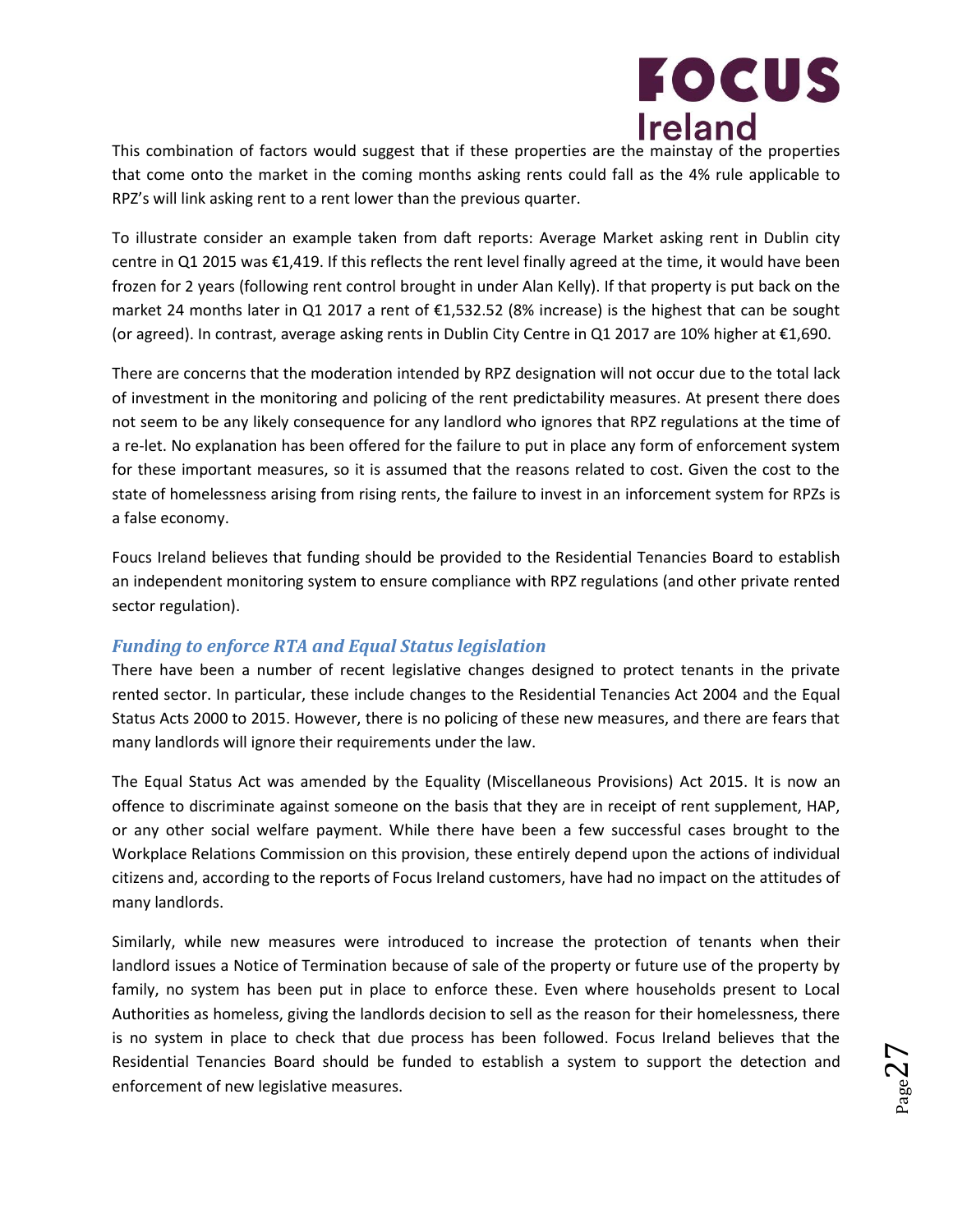

#### *Development of affordable rental models*

Ireland is severely lacking in affordable rental options<sup>34</sup>. Households reliant on income supports are forced to compete in the private rented sector, and are burdened with unsustainable rent levels as a result. Current housing options in Ireland are deeply polarised. Strict means-testing results in many low income households are stuck in the middle - shouldering significant rents, but unable to access the owner-occupier market. These 'intermediate households' may struggle to maintain their tenancies and are at risk of increased poverty and homelessness. The State needs to take a more forceful role in the provision of affordable housing; the private market cannot and will not deliver the housing the Irish state needs.

Rebuilding Ireland commits to the introduction of an affordable rental programme. The scheme was due to be finalised by Q3 2016 and has budgetary backing of €10 million. 'Key workers' in urban centres are due to be targeted first. Following the introduction of Rent Pressure Zones in 2017, the affordable rental model is now focused on 'kick-starting supply' in these zones.<sup>35</sup> Local authorities have been tasked with developing the models for these sites. However, the Rebuilding Ireland update announced a shift in government policy from cash subsidies to affordable rental to subsidies through provision of state land. This shift meant that the road forward for affordable rental is now through the most congested, slow and frustrating intersection in housing policy – the use of publicly owned land.

Approved Housing Bodies are well-placed to provide affordable rental accommodation. In jurisdictions with successful cost or affordable rental models, such housing is often provided by large-scale, professional organisations. A number of the larger AHBs could have the capacity to fulfil this role in Ireland. Many are keen to do so, but require an effective and settled policy framework and appropriate financial support in the early stages. Neither of these have been forthcoming despite years of deliberation and verbal support, and the recent shift in policy from cash subsidy to land subsidy needlessly closed of this avenue as a significant supply route for additional housing in the near future.

As set out above, there does seem to be an opportunity to secure at least part funding for initiatives that address infrastructural deficits from EU institutions. This opportunity should be grasped with a particular focus on the building of long-term affordable rental properties.

The government may also consider the Nevin Economic Research Institute (NERI) recommendations for the establishment of a commercial, publically-owned company operating on a cost-recovery model which would then undertake or commission the development of new cost-rental homes.<sup>36</sup> This company could supplement the work of Approved Housing Bodies, with additional funding being secured from commercial lenders or the Housing Finance Agency. Rental income could then be used to repay loans.

 $\overline{a}$ 

<sup>&</sup>lt;sup>34</sup> Focus Ireland (2007) Rental Systems in Ireland The Case for Change, Editors: Simon Brooke and Dáithí Downey [www.bit.lyFIcostrental](http://www.bit.lyficostrental/)

<sup>35</sup> Written Answer, 25 May 2017: [https://www.kildarestreet.com/wrans/?id=2017-05-](https://www.kildarestreet.com/wrans/?id=2017-05-25a.13&s=%22affordable+rental%22#g14.q) [25a.13&s=%22affordable+rental%22#g14.q](https://www.kildarestreet.com/wrans/?id=2017-05-25a.13&s=%22affordable+rental%22#g14.q)

<sup>36</sup> NERI Working Paper Series, *Ireland's Housing Emergency – time for a game changer*, 2017, available at: [https://www.nerinstitute.net/download/pdf/irelands\\_housing\\_emergency\\_time\\_for\\_a\\_game\\_changer.pdf](https://www.nerinstitute.net/download/pdf/irelands_housing_emergency_time_for_a_game_changer.pdf)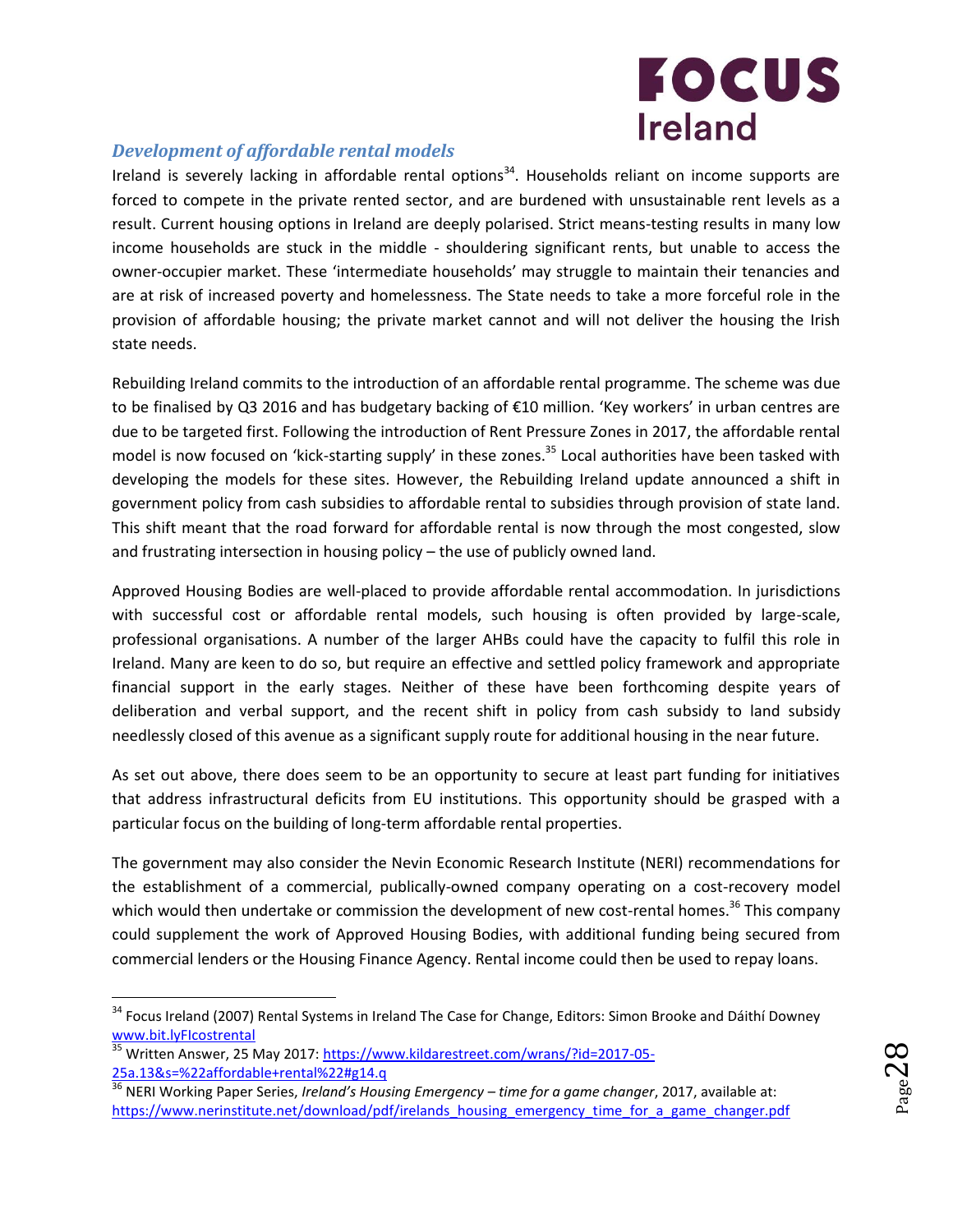

## <span id="page-28-0"></span>Pillar 5: Utilise existing housing

The key objective of Pillar 5 is to ensure that existing housing stock is used to its full potential. Focus Ireland proposed the early-publication of census data in relation to vacant housing and welcomes the developing debate in this issue. Recent research from Maynooth suggests that the CSO figure of 180,000 vacant homes overestimates the potential from this pillar, but it remains a source of housing that needs to be fully exploited. However, progress has been painfully slow, undermining the main attraction – that accessing housing that is already built should be quicker than building it. Urgent and focused action is now required on this pillar if it is not to lose all credibility as a source of housing.

#### *Repair and lease scheme*

 $\overline{a}$ 

Focus Ireland welcomed the introduction of the Repair and Leasing Scheme when it was first announced in Rebuilding Ireland, and was the lead voluntary sector in the pilot phase in Waterford and Carlow. While the Scheme has a nationwide target of delivering 800 properties in 2017, there are serious concerns that this will not be met. The Minister for Housing has stated that a progress report on the first full quarter of the scheme's operation is being drafted but is unable to confirm how much of the allocated funding has been spent to date. $37$  Local authorities have expressed concern at the pace of delivery and the lack of interest from property owners. Dublin City Council is due to provide 150 homes under the scheme, but as of July 2017 only 14 applications had been made.<sup>38</sup>

Focus Ireland's work in trying to make the scheme work indicate a number of problems are hindering success, with significant variations across the country. Dublin City Council allocated the South East of the city to Focus Ireland to deliver the scheme in Dublin. Our experience to date is that there are no interested landowners in the area, largely due to the fact that, given the high rents available, there are no properties which are vacant for want of a €40,000 loan. Kilkenny County Council members have made a similar point, stating that the criteria for accessing the scheme is too restrictive and that the €40,000 cap is insufficient for the properties in their area.<sup>39</sup>

In other areas, problems have arisen in securing builders to carry out the repair work under the requirements of the scheme. We are in the process of starting refurbishment work on a ten unit development under the scheme in Waterford.

While some changes in the scheme may make it more successful, and should be explored with the organisations which have been working to make the scheme work, some of the 'problems' identified (such as that builders have tax clearance certificates or that a ten year lease be agreed) cannot reasonably be changed. It should be noted that the legal and tendering processes involved in the

<sup>&</sup>lt;sup>37</sup> Priority Questions, 13 July 2017, available at: [https://www.kildarestreet.com/debates/?id=2017-07-](https://www.kildarestreet.com/debates/?id=2017-07-13a.595&s=repair+and+lease#g596.q) [13a.595&s=repair+and+lease#g596.q](https://www.kildarestreet.com/debates/?id=2017-07-13a.595&s=repair+and+lease#g596.q)

 $\frac{38}{38}$  The Times, "Too few knocking on door of repair and leasing fund", 9 July 2017

<sup>&</sup>lt;sup>39</sup> Kilkenny People, "Calls for overhaul of Repair and Lease scheme due to poor uptake in Kilkenny, 27 July 2017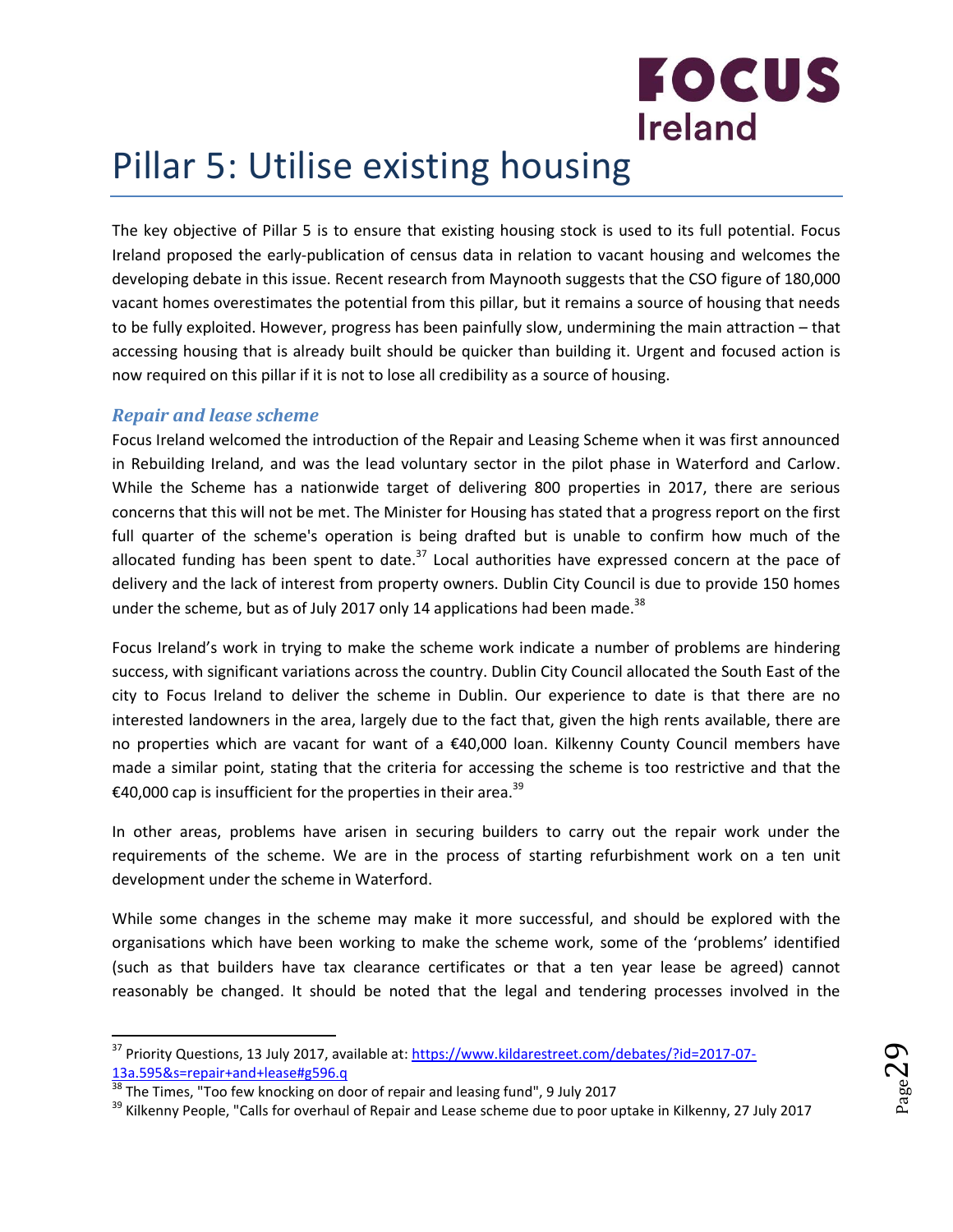

scheme mean that it is always going to be a relatively slow and labour intensive process. The lesson might be that an incentive based scheme is not appropriate to the particular challenges of bringing these units into use on a large scale.

#### *Empty property tax*

l

The evidence now suggests that existing policies aimed at bringing vacant properties back into the market have relied too heavily on incentives, where incentives are not meaningful to the property owners. 'Loss aversion' is a well-studied area of behavioral economics which might be usefully applied to this problem. It suggests that individuals can be more motivated by avoiding losses than by acquiring profits. It follows that the promise of a lump sum and continued rental earnings will have less of an impact on the owners of empty premises than a tax directed at them. A number of European jurisdictions, including France and Spain, have introduced punitive policies in an effort to bring urgently needed housing into use.

Focus Ireland is aware that there can be valid and unavoidable reasons that a property is lying idle. These include properties being tied up in probate or properties left empty when residents move into residential care. Based on this, Focus Ireland believes that a tax should be introduced at meaningful level, with exemptions if the owner can show reasonable grounds for the property being empty. This tax could be based on potential rental income, as in other jurisdictions. Minister Murphy has estimated that of the vacant properties identified during Census 2016, around 25,000 are properties that would not be exempt from the above and are in areas of demand.<sup>40</sup> If these 25,000 properties were taxed 10% on the average rental income for the year (€11,844 euro) either €29 million would be collected for the exchequer or there would be a sudden upsurge of interest in renting out the property. Any money collected should be ring-fenced and re-invested into housing and infrastructural projects.

Where property owners cannot be identified or where the property has been left empty for a prolonged period in a high-demand area, local authorities should move quickly to issue compulsory purchase orders.



<sup>40</sup> Priority Questions, 13 July 2017, available at: [https://www.kildarestreet.com/debates/?id=2017-07-](https://www.kildarestreet.com/debates/?id=2017-07-13a.595&s=repair+and+lease#g596.q) [13a.595&s=repair+and+lease#g596.q](https://www.kildarestreet.com/debates/?id=2017-07-13a.595&s=repair+and+lease#g596.q)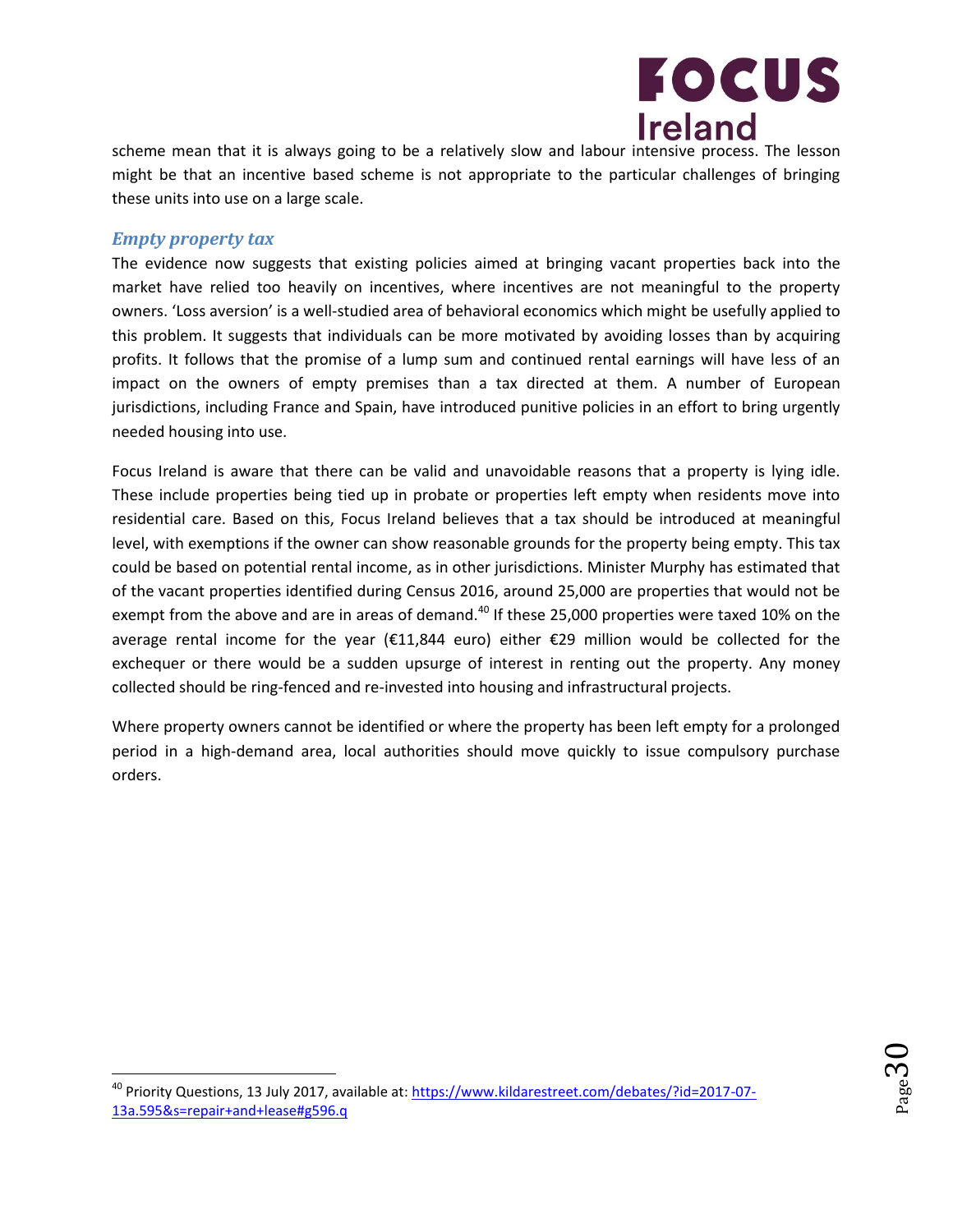# **FOCUS Ireland**

## <span id="page-30-0"></span>Overarching themes

In addition to the above specific points in relation to Rebuilding Ireland and its implementation, Focus Ireland also believes that there were important aims and actions which were overlooked in the initial plan. We have highlighted these below.

#### *Ending Homelessness and the Right to a Home*

As noted above, Rebuilding Ireland was the first Irish strategy for a generation not to present homelessness as a solvable problem. The review must reestablish that objective. Setting a specific time frame for achieving that goal has proven to be a political liability in the past. We propose that an agreed timescale be established through a deliberative process involving all political parties and voluntary organisations.

Focus Ireland has long campaigned for the enumeration of a justiciable right to a home in Irish law. This recommendation was echoed by the Constitutional Convention in 2014. The Programme for Partnership Government made a commitment to refer the report of the Convention and their recommendation to progressively realise economic, social and cultural rights to the Oireachtas Committee on Housing. No substantive action has been taken on this commitment and Rebuilding Ireland makes no mention of a right to housing.

Focus Ireland believes that a referendum should be called, aiming to progressively realise a right to housing in our constitution.

#### *Research and Data*

The housing and homelessness crisis is not only deepening it is also rapidly evolving. We need to gather and share up to date and reliable information in order to understand it and to effectively respond to it.

Rebuilding Ireland has suffered from problems about reliable data: from questions about the accuracy of building data to controversy about the timing of publication of homeless data. Such problems can have very negative impacts – making policy makers defensive and undermining the credibility of the strategy. The review of Rebuilding Ireland must recognise this major deficiency and respond to it with an inclusive, problem-solving approach.

Focus Ireland has committed its own resources to a substantial body of research carried out by independent researchers, concentrating on the area of family and youth homelessness. This research has identified a number of areas of concern which would merit further investigation, including

- The disproportionate number of lone parents experiencing homelessness.
- The experience of young parents in homeless services.
- The role of domestic violence in family homelessness.